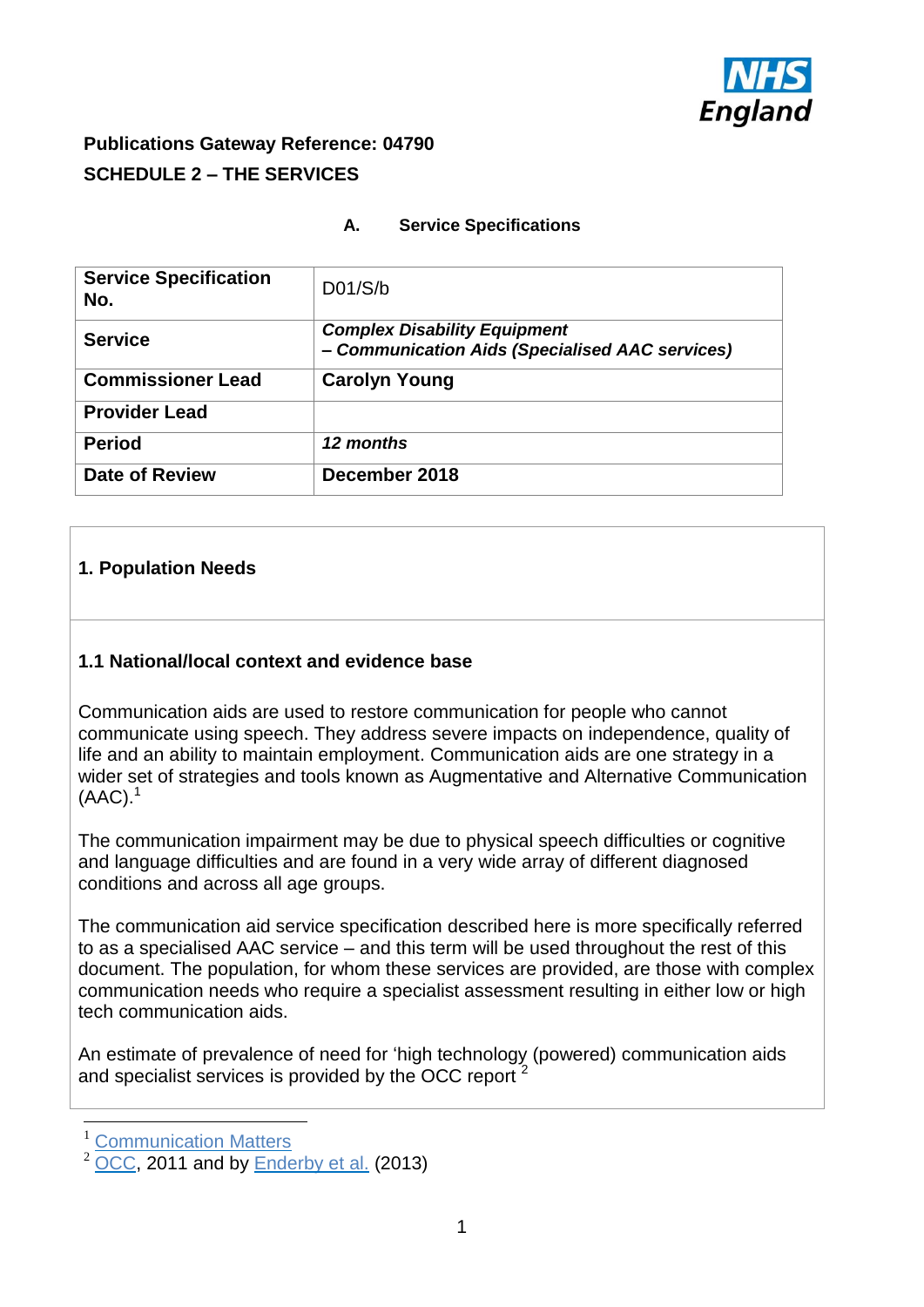Communication aids use language and communication software designed to produce spoken output. The spoken utterances can be accessed using symbols and/or text. The device should be setup to reflect the user's needs and developing language skills.

Communication aids may additionally include any of the following elements:

- Access and control by switches and other control devices, including those operated by hand, foot, body, head, breath and eye.
- Mounting systems for switches and control devices.
- Positioning and support systems provided to the individual (often using a wheelchair) in order to access the communication aid.
- Software designed to produce written output, as part of the communication needs of the individual.

The systems prescribed may be commercially obtained or may be assembled to meet individual need and may include a custom manufactured or bespoke element.

For many years AAC users, professional bodies, service providers and charities such as Scope and Communication Matters, have raised concerns about inequality of access to local AAC services, inequality of access to the more specialised regional AAC services and to AAC and communication aid provision in general.

Specialist Services National Definitions Set – (SSNDS) (3rd Edition 2010) recognised that Specialised Commissioning Groups (SCG) should be commissioning Electronic Assistive Technology (EAT) services (including 'Communication Aid Services') and this is supported by British Society of Rehabilitation Medicine (BSRM) (2000)-'Electronic assistive technology' and 'Specialist equipment services for disabled people –the need for change' Royal College of Physicians of London & Institute of Physics and Engineering in Medicine 2004- ISBN 1 86106 234 7.

John Bercow Member of Parliament (MP) carried out a review which reported in 2008, and led to the appointment of the Communication Champion for children and young people aged 0-19 in England who reported on practice in AAC provision:

- Some primary care trusts and local authorities were providing local multi- agency specialist teams with specific budgets
- Some local services were supported by regional centres of excellence.
- Available data indicated that the estimated level of need was not being met and, while NHS guidance indicated that specialised equipment services should be commissioned regionally, only one of ten NHS regional commissioning teams was fulfilling this function for AAC services.

Like other specialist equipment services, AAC services are characterised by the complexity of service user needs (complex physical/cognitive/language/sensory disability often in combination), need for expert and independent assessment, user and carer training to maximize effectiveness and independence, timely review and re-assessment for changing needs and finally on-going, life-long maintenance/replacement and user support.

The NICE has not issued specific guidance on EAT or communication aids. The National [Service Framework \(NSF\) for long term conditions](https://www.gov.uk/government/publications/quality-standards-for-supporting-people-with-long-term-conditions) has clearly identified the need to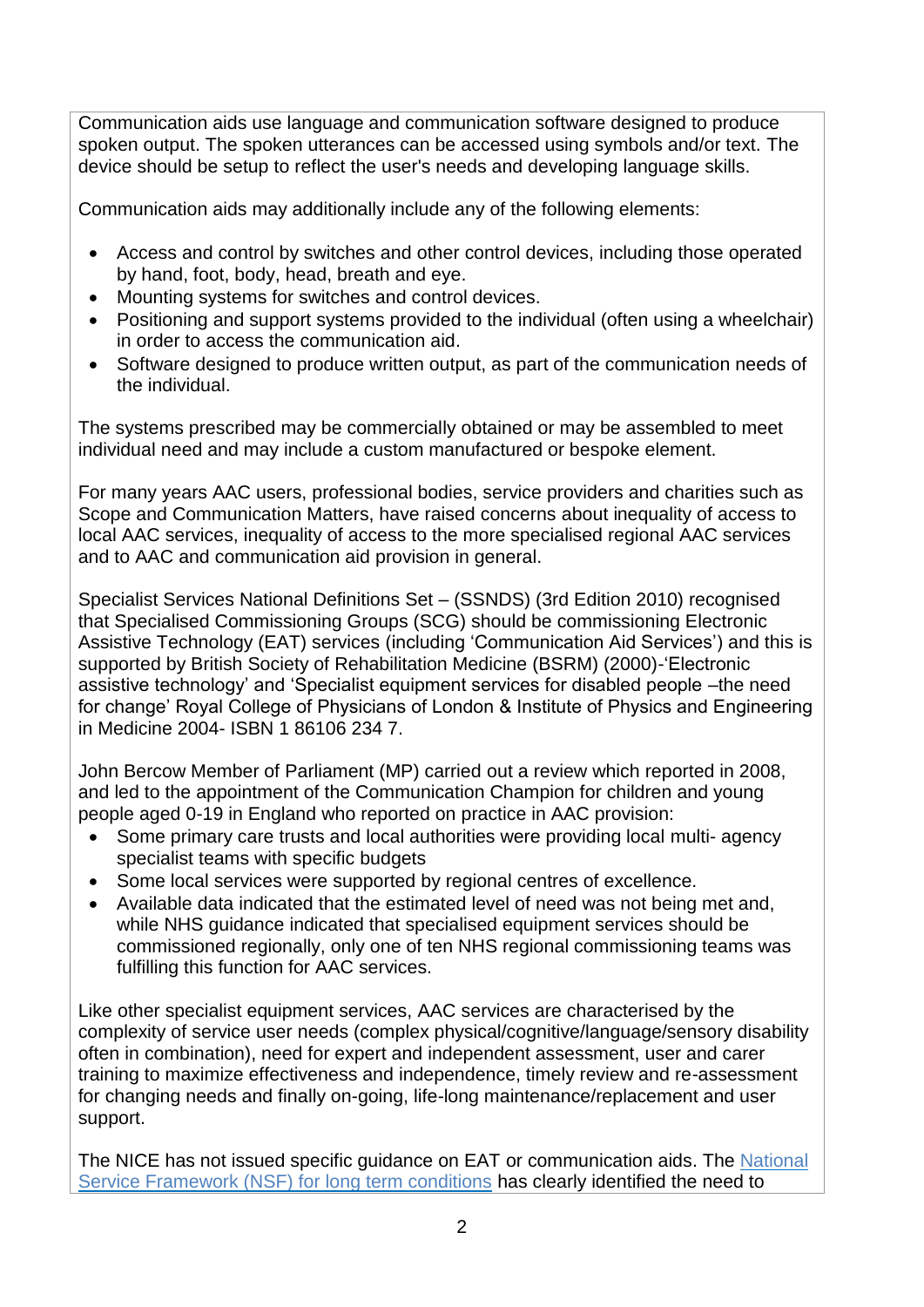provide Equipment in Quality requirement 7. QR 7 has recognised the role of EAT, including communication aids, in improving quality of life, enhancing independence, and in selected cases improve the opportunities for employment.

## **2. Outcomes**

Outcomes will relate to the objectives noted below. Outcome measures such as Psychosocial Impact of Assistive Devices (PIADS), Therapy Outcome Measures or Goal Attainment Scaling are currently in use in some specialised AAC services.

Further guidance on use of outcome measures within AAC has been issued by Communication Matters<sup>3</sup>

Specialised AAC services will put in place mechanisms to measure relevant activity such as access to services, high tech AAC system adoption and abandonment rates across the region, as well as activity undertaken to implement local care pathway processes. Specialised AAC hub services will measure indicators of activity to meet the quality standards noted in the sector's Quality Standard for AAC services.

## **2.1 NHS Outcomes Framework Domains & Indicators**

| <b>Domain</b> | Preventing people from dying prematurely        |   |
|---------------|-------------------------------------------------|---|
|               |                                                 |   |
| <b>Domain</b> | Enhancing quality of life for people with long- | X |
| 2             | term conditions                                 |   |
| <b>Domain</b> | Helping people to recover from episodes of ill- |   |
| 3             | health or following injury                      |   |
| <b>Domain</b> | Ensuring people have a positive experience of   | X |
|               | care                                            |   |
| <b>Domain</b> | Treating and caring for people in safe          | X |
| 5             | environment and protecting them from            |   |
|               | avoidable harm                                  |   |

## **3. Scope**

<sup>1</sup> <sup>3</sup> [Communication Matters guidance on use of outcome measures within AAC](http://www.communicationmatters.org.uk/news-item/2012-aac-outcome-measurement-project)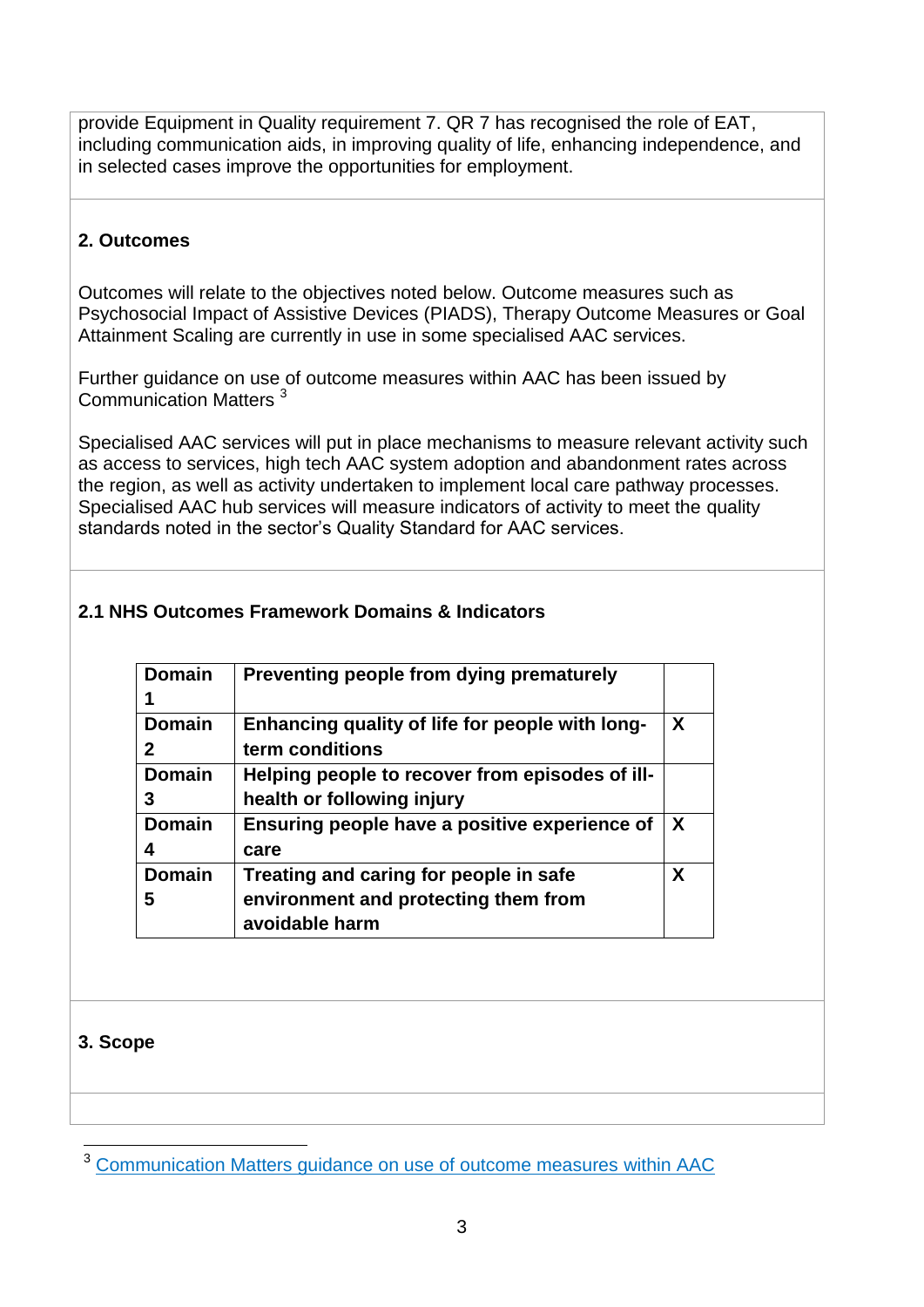## **3.1 Aims and objectives of service**

## **Aims**

- To provide equitable national specialist AAC services across the country for children and adults with complex communication needs
- To provide appropriate powered communication aids as a long term loan to clients for as long as the client needs and effectively uses the device.
- To maintain a loan bank of powered communication aids for assessment, trial and long term loan
- To provide specialist AAC advice and information and training to individuals, families and professionals involved in the delivery of local AAC services
- To support the establishment, training and development of local AAC services.

## **Objectives of the delivery of specialised AAC services are:**

- To support clients to attain their personal communication goals;
- To provide timely access across England for the population that require specialised AAC services;
- To promote better use of appropriate powered communication aids and minimise abandonment of these;
- To support the development of effective local AAC teams and care pathway procedures by which to manage referrals to specialised AAC services.

## **3.2 Service description/care pathway**

The proposed service model is a hub and spoke model. This recommendation is based on existing good practice which has in turn been recommended by many high level reports such as: Specialist AAC Provision: Commissioning National Services<sup>4</sup> (from the Communication Champion) and John Bercow's Review of Speech, Language and Communication Needs, and in the previous SSNDS.

When treating children, the service will additionally follow the standards and criteria outlined in the Specification for Children's Services (attached as Annex 1 to this specification)

The term 'specialised AAC service' indicates a range of integrated activities to be undertaken, collectively managed (see service model section) rather than a presumption that there must be a centralised hub location or provision of services by a single organisation.

The service has to be sustainable, based on the size of its geographical catchment area and population which constitutes a cost-effective level of specialism.

In line with government policy the services may be provided by statutory, voluntary or private sector organisations, or by a consortium of organisations, dependent on compliance with the required standards and capacity to meet commissioners'

1

**[Office of the Communication Champion](http://www.communicationmatters.org.uk/sites/default/files/downloads/standards/AAC_Report_Final_comm_champion_nov_2011.pdf)**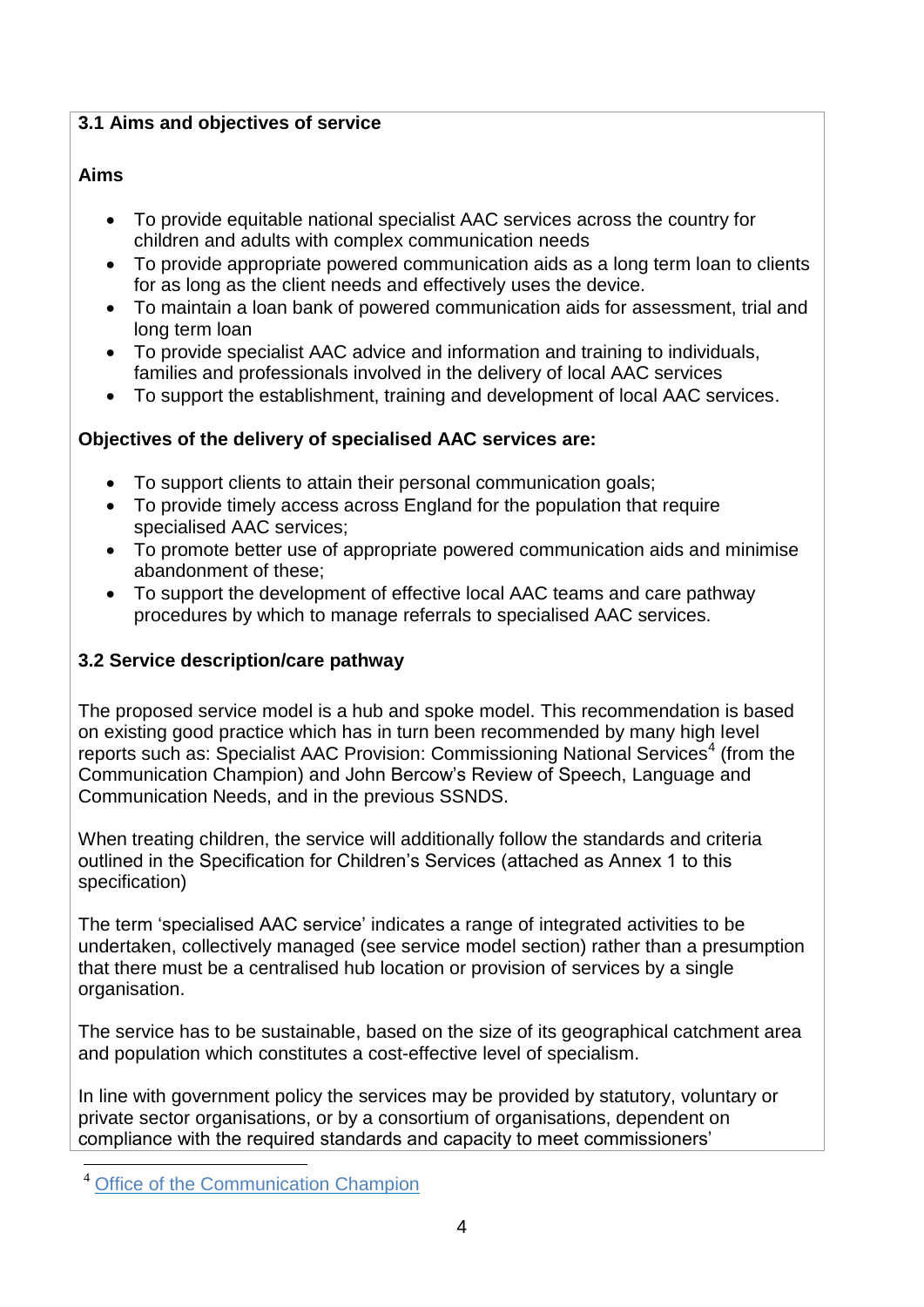expectations of service delivery.

Taking into account the SSNDS document and the OCC report recommendations on the activities to be undertaken by specialised AAC hub services, the following areas of service will be undertaken:

- Specialised assessment of AAC needs
- Provision of powered communication aids (meeting the criteria described below)
- Regional management, including procurement, of powered communication aids
- Training and service development of local AAC teams
- Regional co-ordination of care planning, service standard development, quality assurance and improvement of local AAC teams.

In order for a specialised AAC hub service to deliver the required range of activities, in addition to those administrative and management staff required by any organisation, the hub team should include staff with the following competences:

- Electronic assistive technology
- Speech and language therapy with AAC specialism;
- Learning and educational development competence to support the AAC assessment and intervention service to younger clients;
- Seating and positioning;
- Access and control methods and mounting of equipment;
- Equipment procurement and stock management.

The service will consist of a multi-disciplinary team which can meet the competencies required to fulfil the aims and objectives of this service. The team will include staff from most or all of the following professions as appropriate: Speech and Language Therapists (SLT), Clinical Scientists, Clinical Technologists, Occupational Therapists (OT) and specialist education professionals (if providing a service to children). If not on the primary team, the team should have reliable access to these professionals. The team should also have access to Physiotherapists and Psychologists where necessary.

The specialist AAC service should also be able to evidence that it has processes and contracts in place to access, in a timely way, staff with the following competences:

- Personalisation and customisation of equipment (software, electronic and mechanical);
- Cognitive assessment competence to support AAC assessment and intervention service to older clients;
- Health informatics, quality improvement and research methodology competence;
- Training and workforce development competence to support the development and competence of local AAC spoke services.

In addition, the specialised AAC service will provide:

- Technological and engineering facilities for customisation and modification to the individual.
- A loan bank of communication aids offering a diverse range of solutions.
- An extremely wide range of software, vocabulary packages and resources.
- An ability to issue, monitor, maintain, recall and refurbish equipment.
- An ability to manage, aggregate and analyse user information to enhance the service and streamline day to day operations.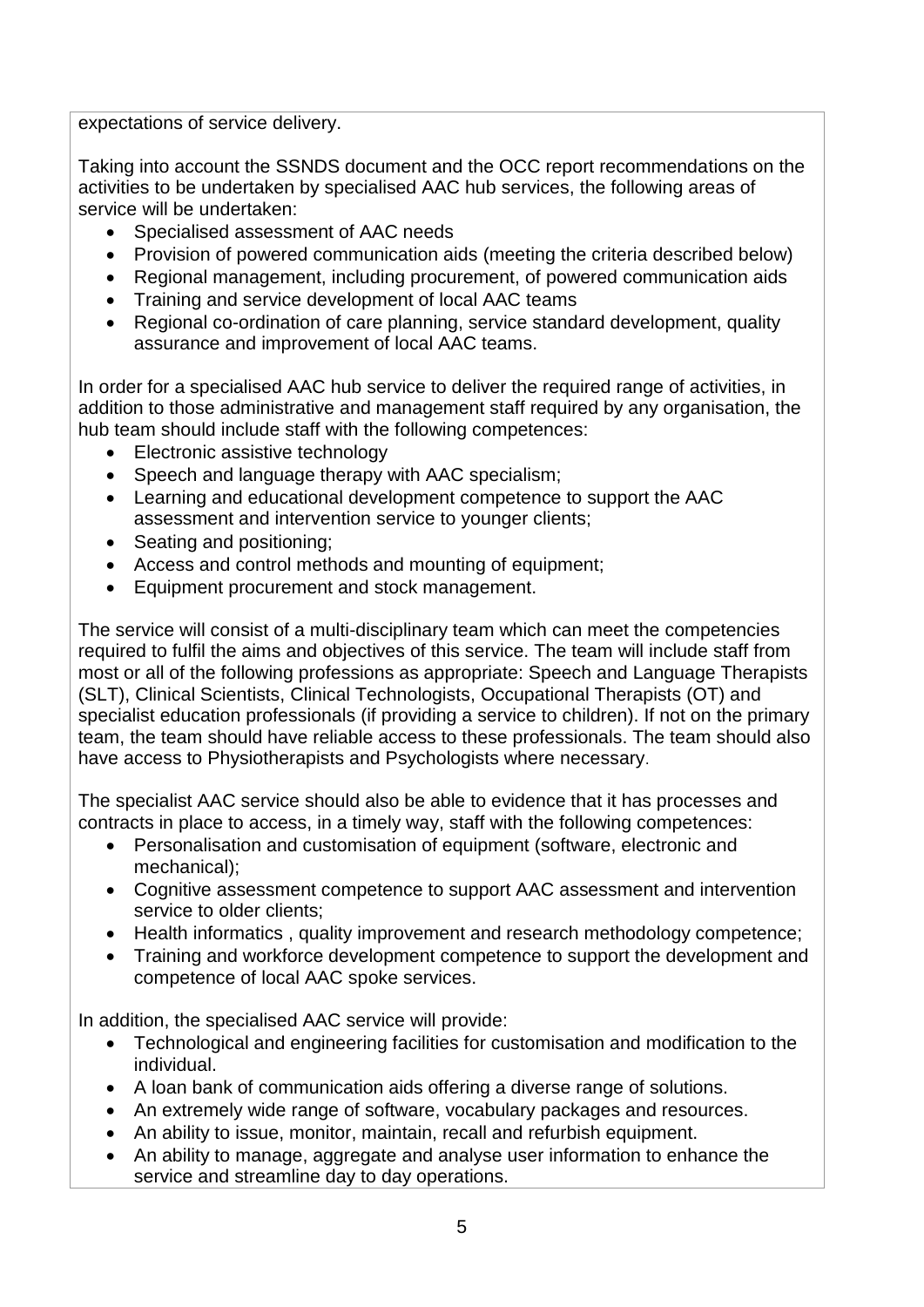- An ability to integrate services and equipment with other assistive technologies such as Environmental Control.
- An ability to educate and train a wide range of stakeholders from the user, families, spoke service members and local team members.
- An ability to take account of co-morbidity issues such as postural support needs.
- Work with local health and social care professionals in areas where service uptake is low to facilitate referral of those who could benefit from communication aids.
- Experience, capacity and remit to deliver services across a wide geographical region
- An expertise in complex low tech AAC strategies and techniques

The specialised AAC services will work with the developing local AAC teams to provide training to develop the competencies and skills locally. The specialised services will need to establish a collaborative approach with the local teams to outcomes measurement and data gathering on which to base quality assurance, service development and to inform future commissioning practice.

Specialised AAC services will work with their local AAC teams to build their capacity to manage directly the needs of 90% of the region's AAC population and to jointly manage the needs of the 10% of the region's population that require powered communication aids or specialised AAC assessment.

Local AAC services will be able to access provision of some powered communication aids via the specialist AAC service, and will be supported to provide these devices where appropriate and where the competence of the local team to do so has been assessed.

## **The care pathway will be as follows:**

- Referrals will be accepted from health, education and social care professionals working in local teams
- Additional information to the referral may be required from other health, education or social care agencies or the individual's General Practitioner (GP), especially for self-referrals or those from non- health professions
- All referrals will be acknowledged within 10 days of receipt by the service and it be stated if there is reason to delay the assessment or referral acceptance, such as insufficient referral information
- Otherwise, the service will assess all patients fulfilling the acceptance criteria, typically within 6 weeks from the date of acceptance of the referral.
- Prioritisation criteria will be applied as follows:
	- Priority will also be given to patients with a rapidly degenerative condition, e.g. MND and efforts will be made to ensure these patients are assessed and / or provided with equipment as soon as is practically possible.
		- Priority will be given to patients who have communication aid equipment currently but that has ceased to be functional or is significantly unreliable, in order to meet their communication needs.
		- Priority will be given to patients facing a transition to a new sector / school / college / workplace environment or currently in rehabilitation provision.
		- Priority will be given to patients who are at risk of developing significant psychological / challenging behaviour as a consequence of their inability to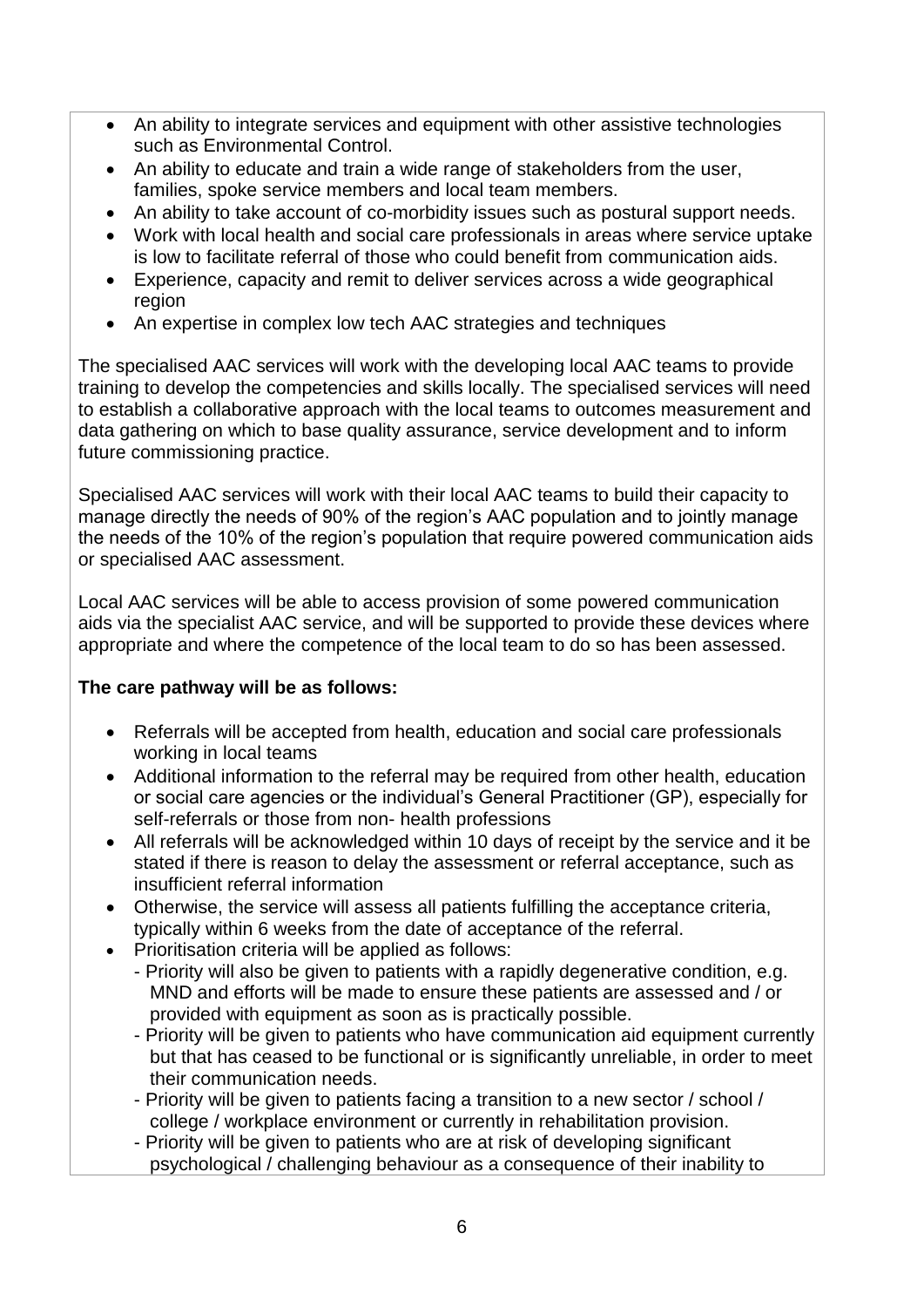communicate without a communication aid.

- Patients will be assessed in the most effective location e.g. their home, place of residence, hospital, school, or workplace by competent, experienced personnel and in collaboration with other services where necessary or by remote access if appropriate.
- Equipment shall only be provided after the assessment. The assessment recommendations shall be confirmed in writing to the patient, referrer, GP and other stakeholders as appropriate
- Opportunity for a temporary trial of suitable sample equipment shall be recommended and made available when indicated, such as when there is doubt over the patient's motivation or ability to use the equipment. The outcome of the trial, either to continue with or to cease provision shall be based on suitable outcome measurement
- When equipment provision is recommended at the assessment, this shall normally be available for use by the patient within 12 week of the assessment. Exceptions to this target may occur due to dependencies on other agencies or when the recommended solution involves custom or bespoke or integrated equipment
- All patients provided with equipment shall receive adequate training in its use with necessary information in an appropriate format to them. Additional tuition shall be available as required, in consideration of the possible cognitive impairment of some users
- Each user of equipment shall receive ongoing support in case of its malfunction, an annual service maintenance visit including statutory testing of equipment and timely review of equipment appropriateness for them
- In response to reported malfunctions of the equipment, the service shall ensure that the user is contacted as soon as possible and remedial action for critical functions taken within a clinically appropriate time
- The frequency of user and equipment review shall be determined on a case by case basis by service personnel with the ability to respond appropriately to changes in clinical conditions (e.g. people with rapidly progressing neurological conditions)
- Adjustments, modifications or change of the equipment provision shall be provided when indicated following review due to change in patient clinical condition, functional impairment or circumstances. A full re- assessment of their needs shall also be available when appropriate
- Equipment no longer required by users due to change in their circumstances, shall be reclaimed, decontaminated and refurbished to standards agreed with manufacturers prior to becoming available for re- issue.

In addition the service will undertake (or arrange through subcontractors);

- Re-conditioning of equipment ready for re-use
- Technical evaluation and management of equipment to ensure it is fit for purpose
- Development of custom or bespoke or integrated equipment solutions for individual patient's EAT needs when these are identified.

#### **General Paediatric care**

When treating children, the service will additionally follow the standards and criteria outlined in the Specification for Children's Services (attached as Annex 1 to this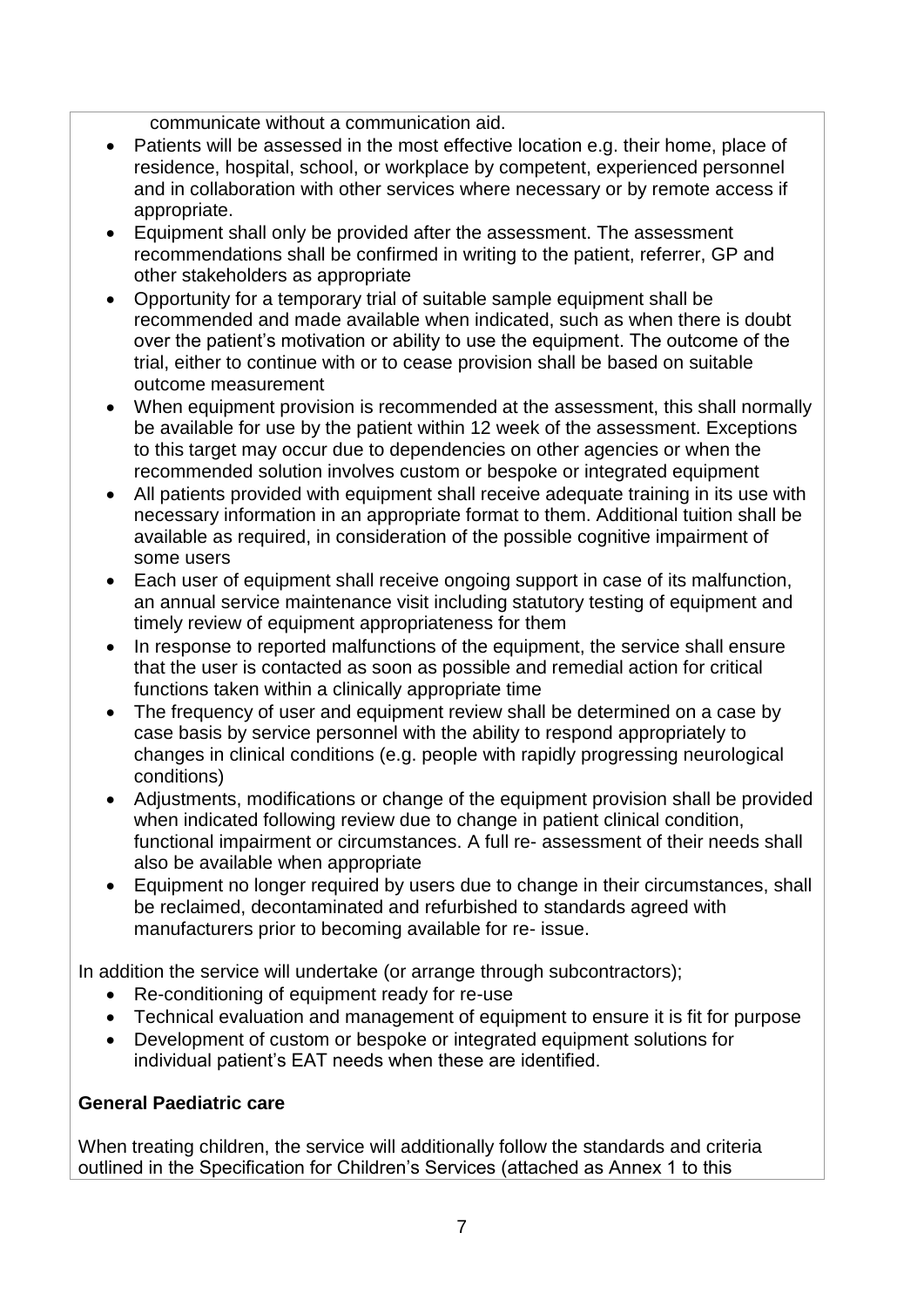#### specification)

## **3.3 Population covered**

The service outlined in this specification is for patients ordinarily resident in England\*; or otherwise the commissioning responsibility of the NHS in England (as defined in *Who Pays?: Establishing the responsible commissioner* and other Department of Health guidance relating to patients entitled to NHS care or exempt from charges).

Note: for the purposes of commissioning health services, this EXCLUDES patients who, whilst resident in England, are registered with a General Practitioner (GP) Practice in Wales, but INCLUDES patients resident in Wales who are registered with a GP Practice in England.

The population, for whom these services are provided, are those with complex communication needs who require a specialist assessment resulting in either low or high tech communication aids.

Specialised AAC services deliver high-cost, low-volume interventions that aim to restore a degree of communication for severely or profoundly communication impaired people.

Communication impaired people in this context means those adults and children who have an impairment that impacts on their ability to communicate using speech and/or language. This does not cover those people with communication problems arising primarily from hearing or vision impairments.

Communication impairment may result from physical, sensory, intellectual, learning or cognitive disabilities. The population includes both those born with a communication impairment (for example and in no order of precedence, those resulting from cerebral palsy, developmental disorders and learning disabilities such as autism) and those who acquire a communication impairment (for example through stroke, cancer, brain and spinal injury and neurological diseases such as Parkinson's, Alzheimer's, Multiple Sclerosis or Motor Neurone Disease).

## **3.4 Any acceptance and exclusion criteria and thresholds**

An individual who would access a specialist AAC service would have both of the following:

- a severe/complex communication difficulty associated with a range of physical, cognitive, learning, or sensory deficits
- a clear discrepancy between their level of understanding and ability to speak.

In addition, an individual *must*:

- be able to understand the purpose of a communication aid;
- have developed beyond cause and effect understanding; and may:
- have experience of using low tech AAC which is insufficient to enable them to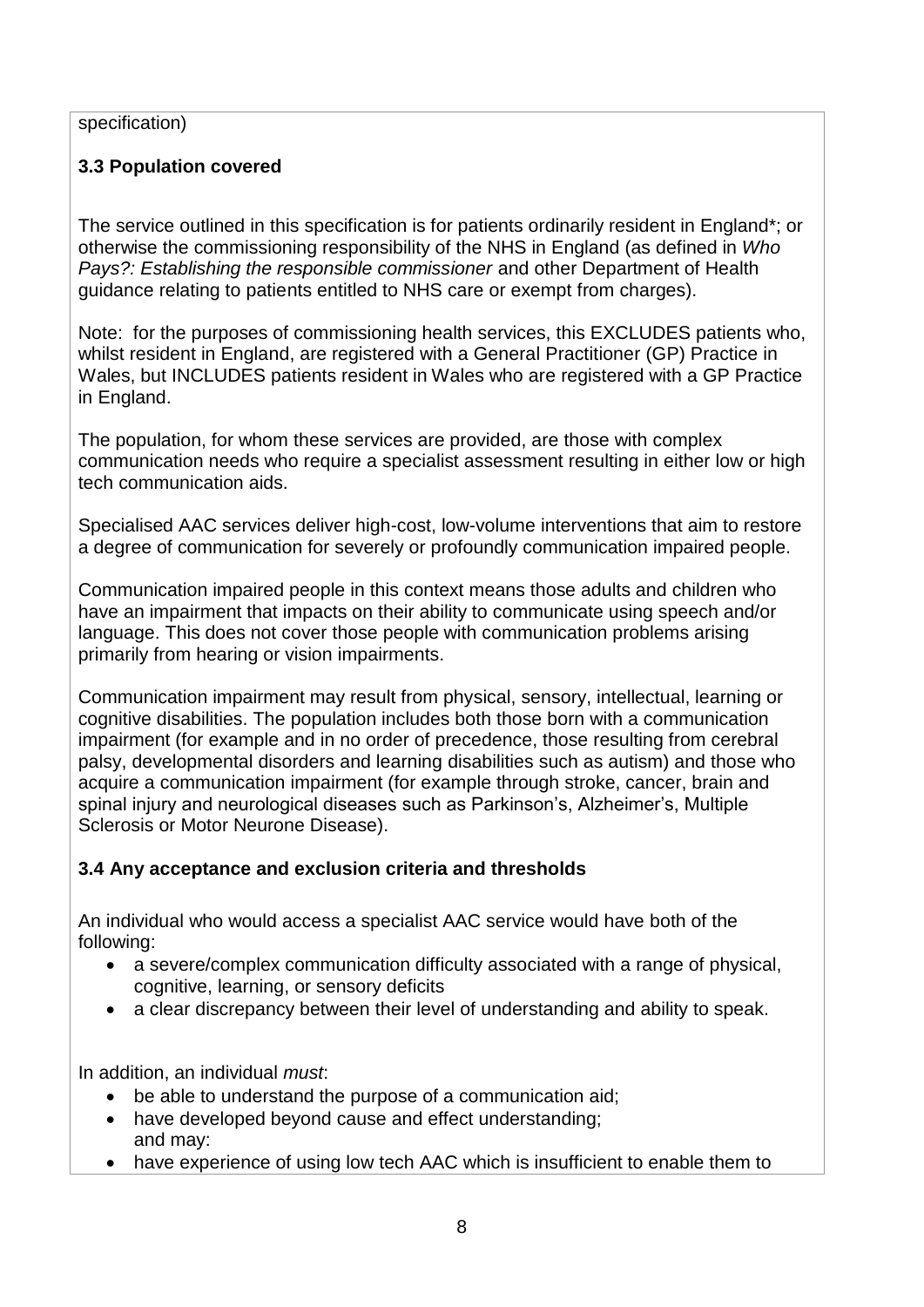realise their communicative potential.

An individual may have a deteriorating condition and in these cases it is expected that services should anticipate their needs. The inclusion/exclusion criteria should be applied with regards to the anticipated abilities of these individuals within a clinically appropriate time period. Referrals can be accepted 'in advance' of these individuals presenting with a severe communication difficulty and should be sent at the time felt to be most clinically appropriate for the individual.

Please see the prioritisation criteria within section 3.2 The Care Pathway.

NHS England will fund all equipment which has been recommended for an individual who meets the criteria for an assessment by a specialist service.

A decision chart supporting the decision making process for acceptance of referrals is set out within Appendix 2 of this document.

## **Exclusion criteria** would be:

- preverbal communication skills;
- not having achieved cause and effect understanding;
- have impaired cognitive abilities that would prevent the user from retaining information on how to use equipment.

## **3.5 Interdependencies with other services/providers**

AAC Services should have a relationship with the following:

*Quality Standard for AAC services*: the Standard notes a requirement for continuity of AAC services between children and adult services and between AAC services, other relevant local and specialised electronic AT services, including wheelchair and environmental control services and allied services such as for posture and seating. The SSNDS Definition 5 also highlights the importance of these linkages.

*NHS Electronic Assistive Technology and Environmental Control Services*: with some functions common between environmental control systems and powered communication aids, it would be expected that specialised services demonstrate how they intend to work collaboratively with NHS EAT services and to provide electronic assistive technology services in an integrated way.

*Local services*: the care pathway outlined in this specification indicates the close interdependence required between local spoke AAC teams and specialised hub teams. Specialised AAC services are not viable without local AAC services that will be the source of all referrals in to the specialised AAC services.

Local AAC services will be able to access provision of some powered communication aids via the specialist AAC service, and will be supported to provide these devices where appropriate and where the competence of the local team to do so has been assessed. The specialised services will be responsible for providing training to the local services, responding to their local need.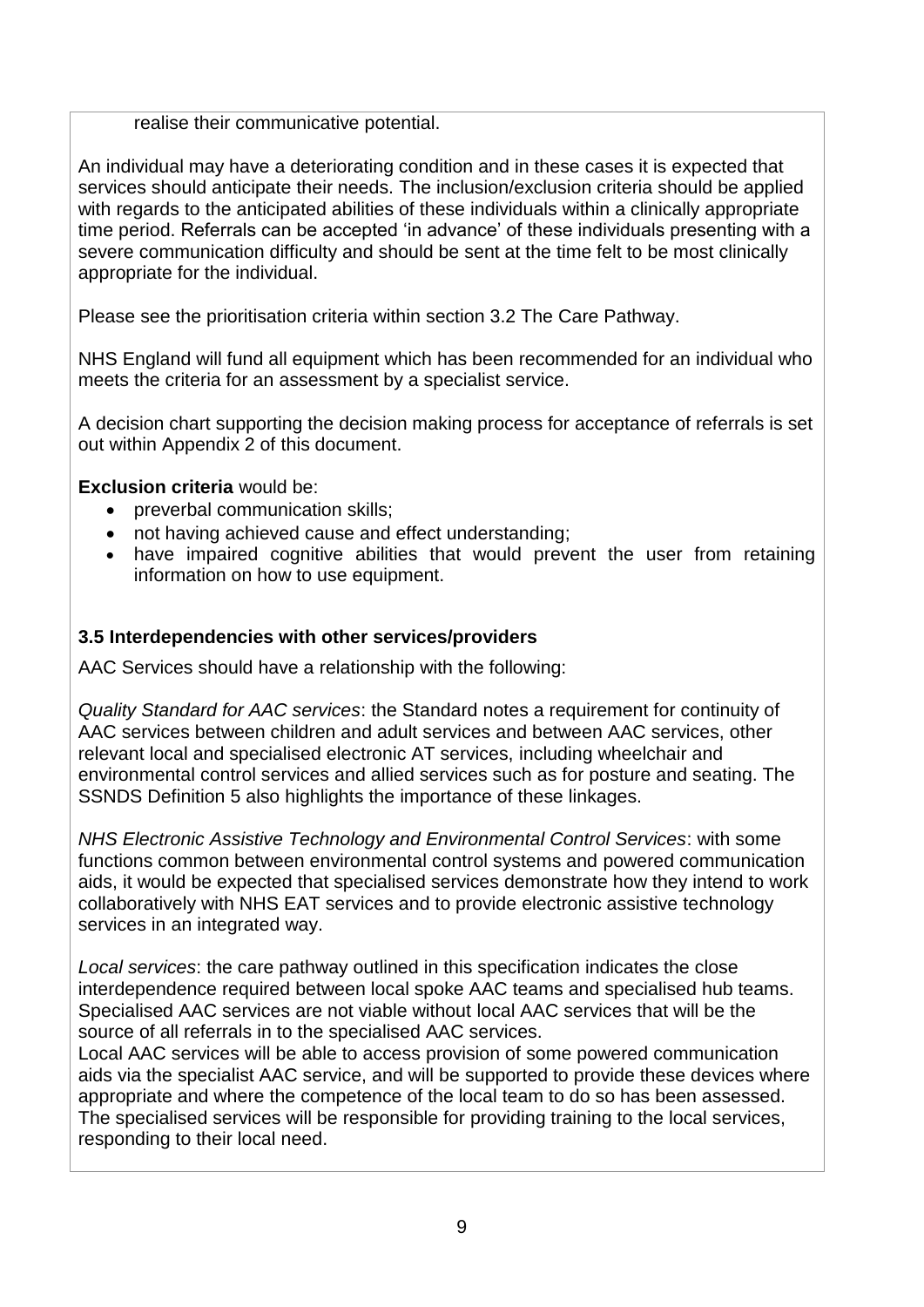## **4. Applicable Service Standards**

## **Complex Disability Equipment – Assistive and Augmentative Communication (AAC) Core Requirements**

- **1.** A specialised service should be delivered through a multi-disciplinary team (MDT) and have access to:
	- Speech and Language Therapists (SLT)
	- Clinical Scientists and Technologists
	- Occupational Therapists (OT)
	- Specialist Teachers
	- Physiotherapists
	- Psychologists
- **2.** The service should have access to technological and engineering facilities for customisation and modification.
- **3.** The specialised service should provide an assessment and loan bank of possible technologies offering a diverse range of solutions with a range of software, vocabulary packages and resources.
- **4.** An ability to issue, monitor, maintain, recall and refurbish equipment
- **5.** An ability to integrate services and equipment with other assistive technologies such as Environmental Control.

## **4.1 Applicable national standards e.g. NICE**

There are a number of quality standards that have been developed for the AAC sector specifically and some which relate to the wider scope of SLT services which may provide contextual guidance.

Standards that are AAC specific:

1

 The most directly relevant quality standard is the Quality Standard for AAC Services which was developed by 'Communication Matters', as a result of a 2 year project working closely with the AAC and SLT sectors.<sup>5</sup>

Standards relating to assistive technology provision more generally:

 Care Quality Commission: All providers of health and social care in England have by law to be registered with the Care Quality Commission, initially by meeting its 'Essential Standards of Quality and Safety', and then by continuing to meet these as evidenced by inspections and assessment. All NHS hospitals and community services, adult social care and independent healthcare providers in England, including EAT and AAC services, must be registered. The Standards are based on statutory regulations. Standard 3 covers safety, including infection control and use of

<sup>5</sup> [Communication Matters National Standards for AAC services](http://www.communicationmatters.org.uk/nationalaacstandards)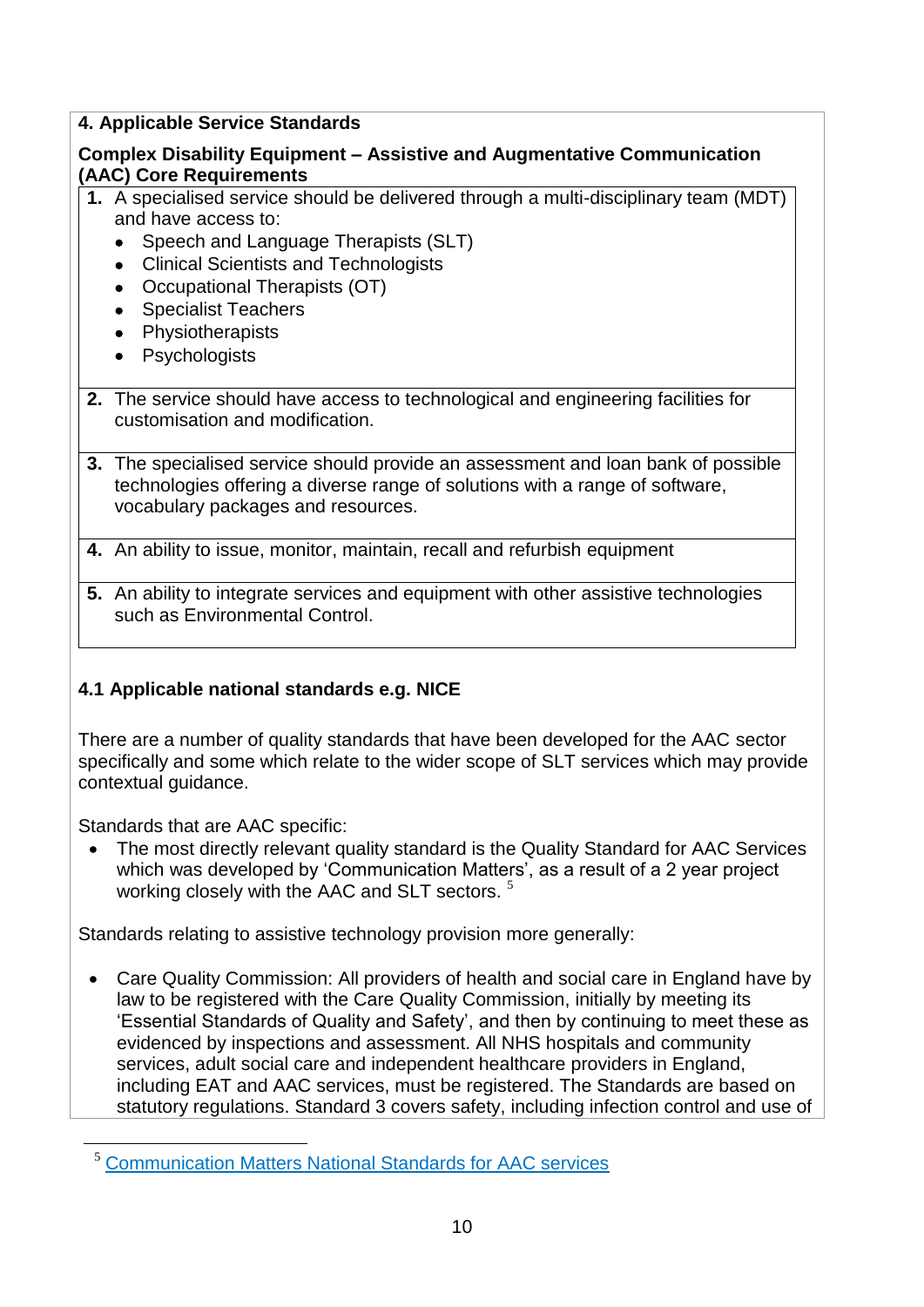equipment, in all settings including the home.

- Department of Health's publication: 'The Code of Practice for health and adult social care on the prevention and control of infections and related guidance'.
- BSRM (2000) 'Electronic assistive technology'

Standards relating to speech and language therapy (SLT) services:

- Department for Education and Science (2000) 'Report of the working group on the provision of speech and language therapy services to children with special educational needs (England)'
- Department for Children, Schools and Families (2008) 'Better communication: An action plan to improve services for children and young people with speech, language and communication needs'
- **4.2 Applicable standards set out in Guidance and/or issued by a competent body (e.g. Royal Colleges)**

Quality Standard for AAC Services was developed by 'Communication Matters<sup>6</sup>

## **5. Applicable quality requirements and CQUIN goals**

**5.1 Applicable quality requirements (See Schedule 4 Parts A-D)**

### **5.2 Applicable CQUIN goals (See Schedule 4 Part E)**

#### **6. Location of Provider Premises**

Kent Children's and Adult's Communication and Assistive Technology Service Regional Communication Aid Service, Newcastle Barnsley Assistive Technology Compass Assistive Technology Service, Royal Hospital for Neurodisability Chailey Heritage Clinical Services Cambridge University Hospitals NHS Foundation Trust Access to Communication and Technology (ACT), Birmingham Community Healthcare NHS Trust Bristol Communication Aid Service ACE Centre Lincolnshire AAC Service Communication, Learning and Technology Service, Great Ormond Street Hospital for Children Dame Hannah Rogers School and Young Adult provision and AAC assessment service, Devon Guys & St Thomas' NHS Foundation Trust Assistive Communication Service, Central London Community Healthcare NHS Trust

## **7. Individual Service User Placement**

<sup>1</sup> <sup>6</sup> [Communication Matters National Standards for AAC services](http://www.communicationmatters.org.uk/nationalaacstandards)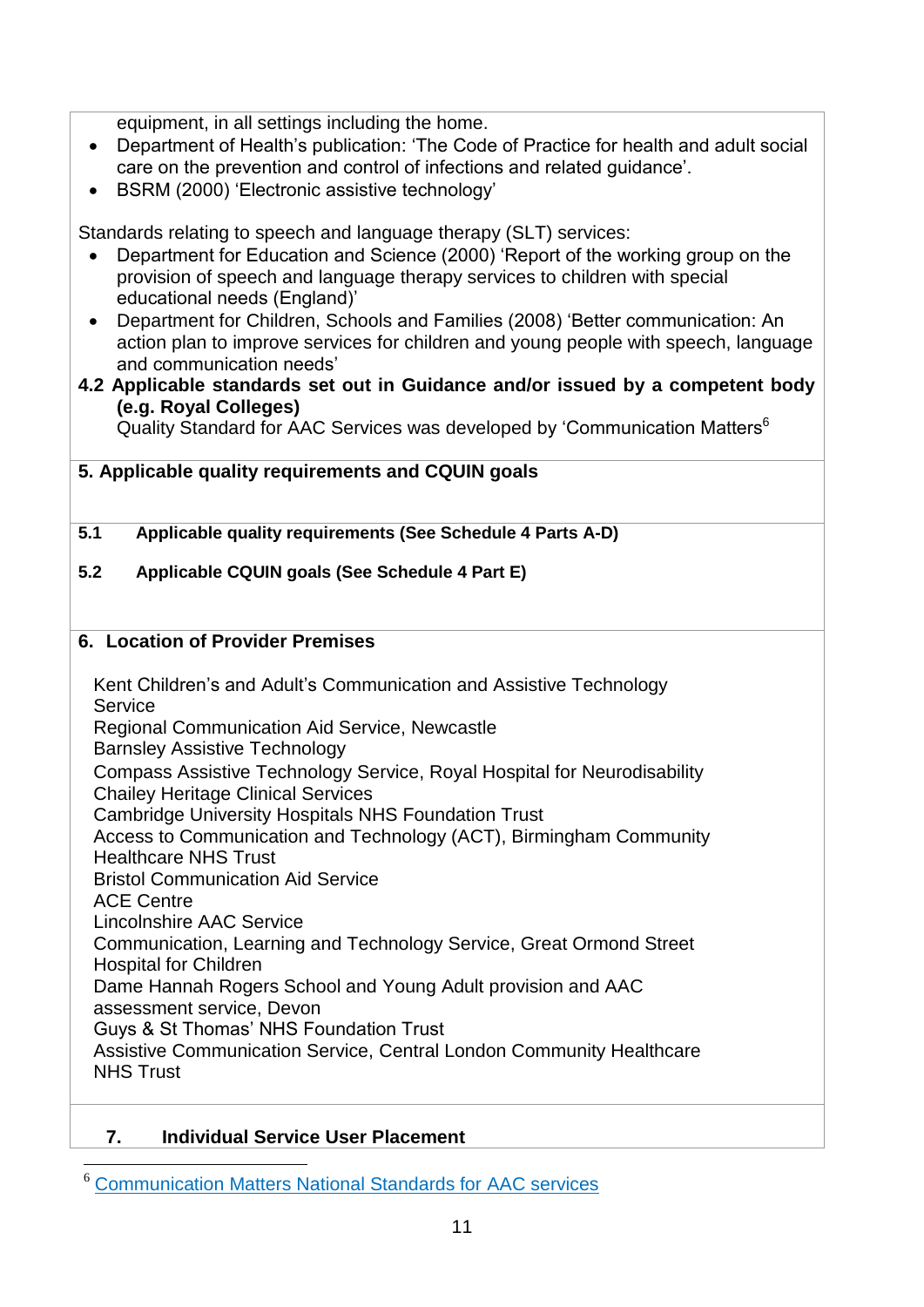**Not applicable**

## **Appendix One**

## **Quality standards specific to the service using the following template:**

| <b>Quality Requirement</b>                                                                                                                                                               | <b>Threshold</b>                      | Method of<br>Measurement         | Consequence of<br>breach  |  |  |  |  |
|------------------------------------------------------------------------------------------------------------------------------------------------------------------------------------------|---------------------------------------|----------------------------------|---------------------------|--|--|--|--|
| Domain 1: Preventing people dying prematurely                                                                                                                                            |                                       |                                  |                           |  |  |  |  |
|                                                                                                                                                                                          |                                       |                                  |                           |  |  |  |  |
|                                                                                                                                                                                          |                                       |                                  |                           |  |  |  |  |
| Domain 2: Enhancing the quality of life of people with long-term conditions                                                                                                              |                                       |                                  |                           |  |  |  |  |
| 1) Assessment<br>within 6 weeks<br>of acceptance<br>of referral<br>2) Equipment<br>provision within<br>12 weeks of<br>assessment<br>3) Repairs to be<br>carried out<br>within 2 weeks    | To be agreed<br>with<br>commissioners | Contractual<br>monitoring        |                           |  |  |  |  |
| Domain 3: Helping people to recover from episodes of ill-health or following<br>injury                                                                                                   |                                       |                                  |                           |  |  |  |  |
|                                                                                                                                                                                          |                                       |                                  |                           |  |  |  |  |
| Domain 4: Ensuring that people have a positive experience of care                                                                                                                        |                                       |                                  |                           |  |  |  |  |
| 1) Flexible<br>appointment system.<br>2) Patient centred<br>assessment, to<br>include family input<br>3) Training to be<br>delivered in<br>conjunction with<br>provision of<br>equipment | To be agreed<br>with<br>Commissioners | Patient survey<br>Patient survey | <b>Breach of contract</b> |  |  |  |  |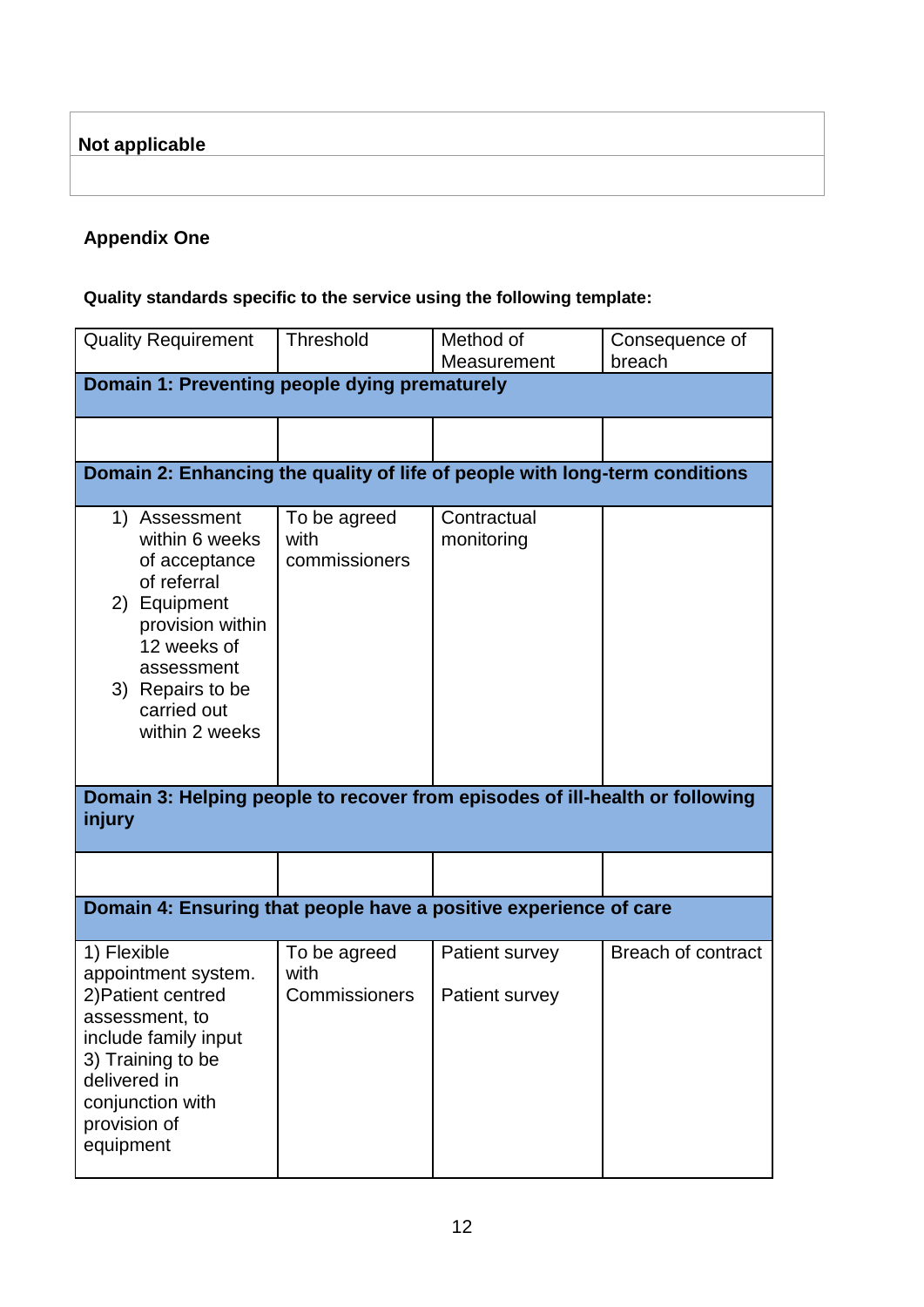| <b>Quality Requirement</b>                                                                                                                                                                                                 | Threshold                                                                  | Method of<br>Measurement                                            | Consequence of<br>breach |  |  |  |  |
|----------------------------------------------------------------------------------------------------------------------------------------------------------------------------------------------------------------------------|----------------------------------------------------------------------------|---------------------------------------------------------------------|--------------------------|--|--|--|--|
| Domain 5: Treating and caring for people in a safe environment and<br>protecting them from avoidable harm                                                                                                                  |                                                                            |                                                                     |                          |  |  |  |  |
| All providers must be<br>registered with the<br><b>Care Quality</b><br><b>Commission Standard</b><br>3 covers safety,<br>including infection<br>control and use of<br>equipment, in all<br>settings including the<br>home. | As agreed with<br>commissioner<br>following CQC<br>thresholds being<br>met | Meeting CQC<br>'Essential<br>Standards of<br>Quality and<br>Safety' |                          |  |  |  |  |

## **ANNEX 1 TO SERVICE SPECIFICATION:**

## **PROVISION OF SERVICES TO CHILDREN**

### **Scope**

### **Aims and objectives of service**

This specification annex applies to all children's services and outlines generic standards and outcomes that would fundamental to all services.

The generic aspects of care:

The Care of Children in Hospital (HSC 1998/238) requires that:

- Children are admitted to hospital only if the care they require cannot be as well provided at home, in a day clinic or on a day basis in hospital.
- Children requiring admission to hospital are provided with a high standard of medical, nursing and therapeutic care to facilitate speedy recovery and minimize complications and mortality.
- Families with children have easy access to hospital facilities for children without needing to travel significantly further than to other similar amenities.
- Children are discharged from hospital as soon as socially and clinically appropriate and full support provided for subsequent home or day care.
- Good child health care is shared with parents/carers and they are closely involved in the care of their children at all times unless, exceptionally, this is not in the best interest of the child; Accommodation is provided for them to remain with their children overnight if they so wish.

#### **Service description/care pathway**

 All paediatric specialised services have a component of primary, secondary, tertiary and even quaternary elements.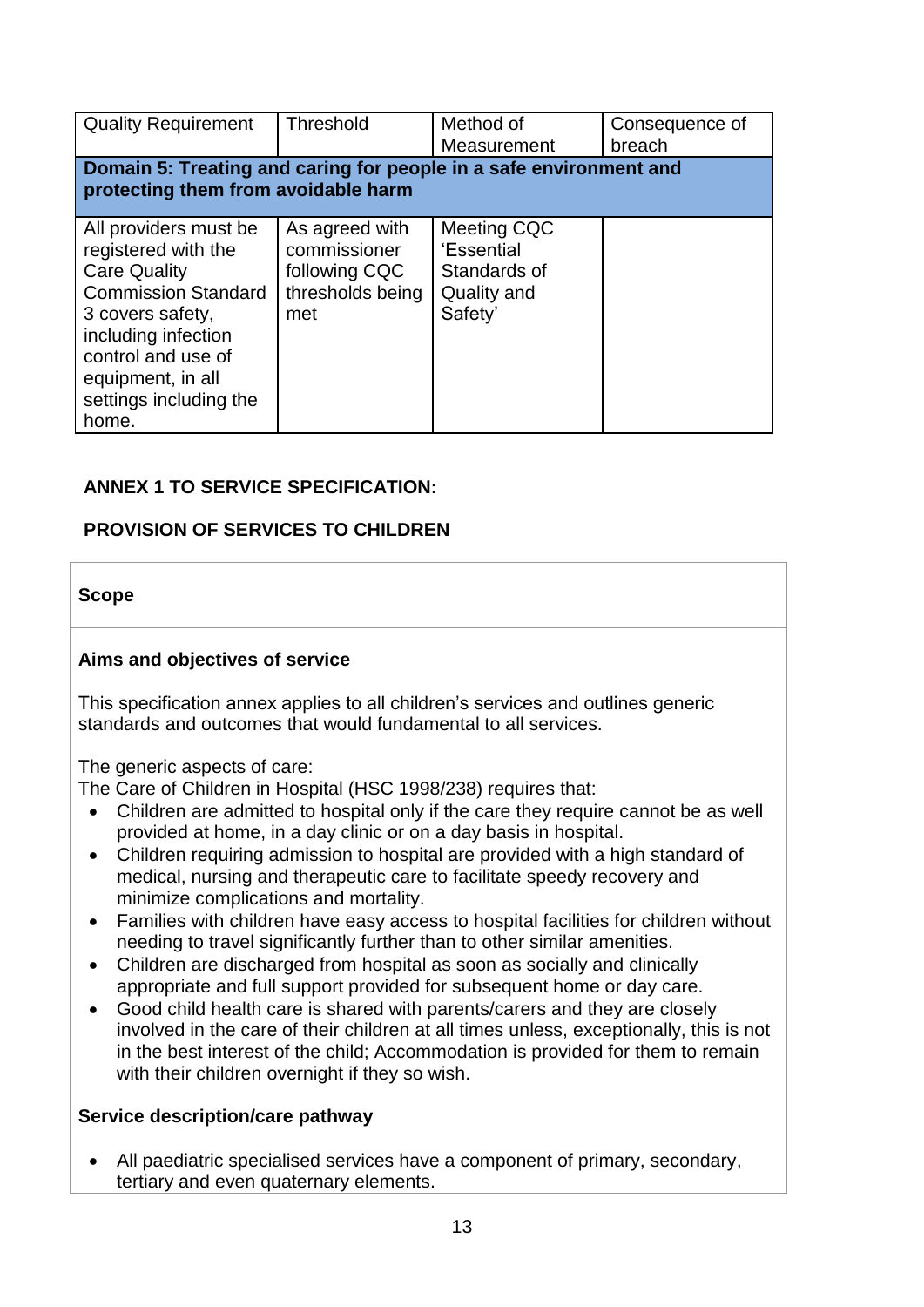- The efficient and effective delivery of services requires children to receive their care as close to home as possible dependent on the phase of their disease.
- Services should therefore be organised and delivered through "integrated" pathways of care" (National Service Framework for children, young people and maternity services (Department of Health & Department for Education and Skills, London 2004)

#### **Interdependencies with other services**

All services will comply with Commissioning Safe and Sustainable Specialised Paediatric Services: A Framework of Critical Inter-Dependencies – Department of Health

## **Imaging**

All services will be supported by a 3 tier imaging network ('Delivering quality imaging services for children' Department of Health, March 2010). Within the network:

- It will be clearly defined which imaging test or interventional procedure can be performed and reported at each site
- Robust procedures will be in place for image transfer for review by a specialist radiologist, these will be supported by appropriate contractual and information governance arrangements
- Robust arrangements will be in place for patient transfer if more complex imaging or intervention is required
- Common standards, protocols and governance procedures will exist throughout the network.
- All radiologists, and radiographers will have appropriate training, supervision and access to continuing professional development (CPD)
- All equipment will be optimised for paediatric use and use specific paediatric software

## **Specialist Paediatric Anaesthesia**

Wherever and whenever children undergo anaesthesia and surgery, their particular needs must be recognised and they should be managed in separate facilities, and looked after by staff with appropriate experience and training. All UK anaesthetists undergo training which provides them with the competencies to care for older babies and children with relatively straightforward surgical conditions and without major comorbidity. However those working in specialist centres must have undergone additional (specialist) training and should maintain the competencies so acquired\*. These competencies include the care of very young/premature babies, the care of babies and children undergoing complex surgery and/or those with major/complex co-morbidity (including those already requiring intensive care support).

As well as providing an essential co-dependent service for surgery, specialist anaesthesia and sedation services may be required to facilitate radiological procedures and interventions (for example Magnetic resonance imaging MRI scans and percutaneous nephrostomy) and medical interventions (for example joint injection and intrathecal chemotherapy), and for assistance with vascular access in babies and children with complex needs such as intravenous feeding.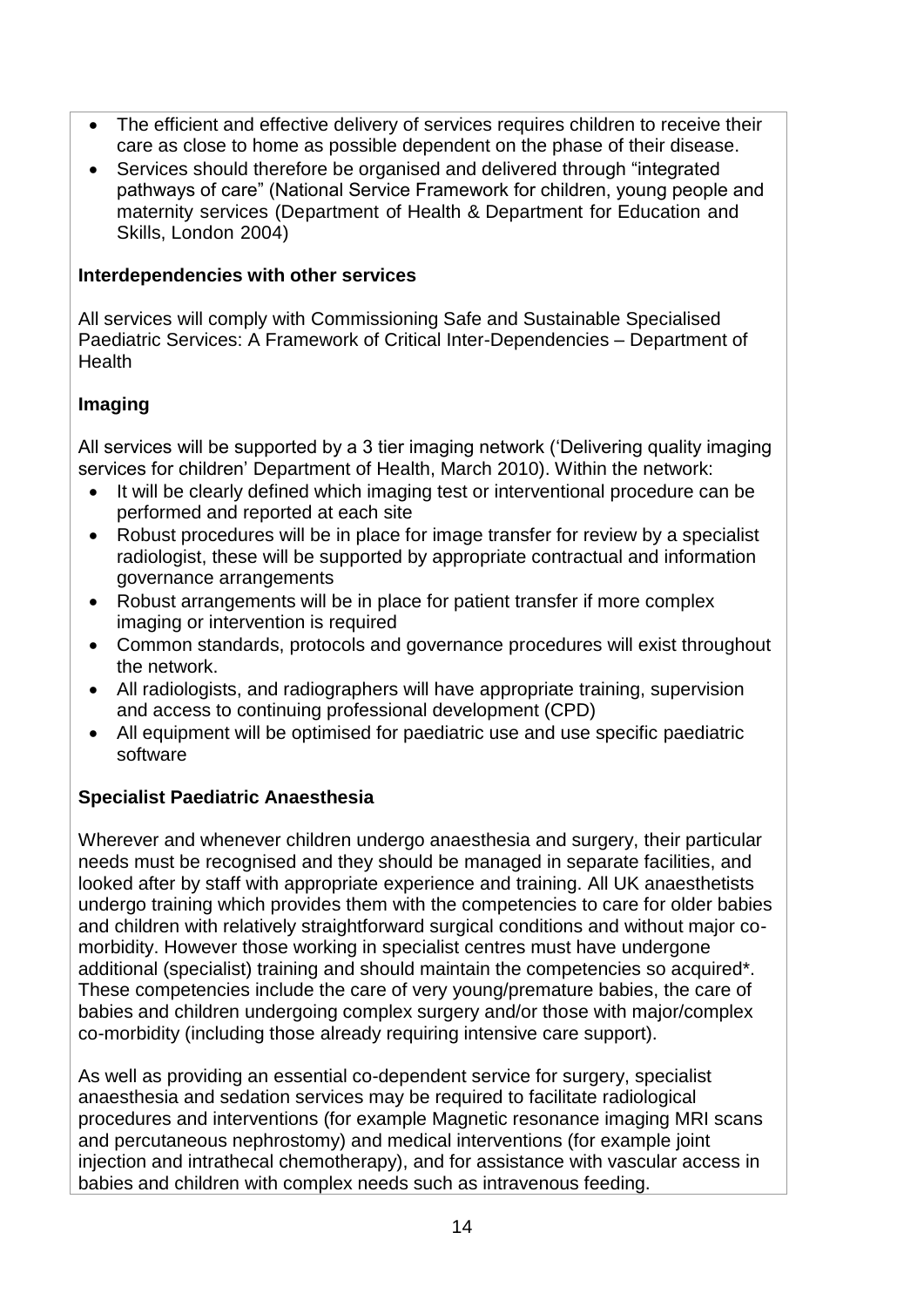Specialist acute pain services for babies and children are organised within existing departments of paediatric anaesthesia and include the provision of agreed (hospital wide) guidance for acute pain, the safe administration of complex analgesia regimes including epidural analgesia, and the daily input of specialist anaesthetists and acute pain nurses with expertise in paediatrics.

\*The Safe and Sustainable reviews of paediatric cardiac and neuro- sciences in England have noted the need for additional training and maintenance of competencies by specialist anaesthetists in both fields of practice.

## **References**

- 1. Guidelines for the Provision of Anaesthetic Services (GPAS) Paediatric anaesthetic services. [Royal College of Anaesthetists \(RCoA\)](http://www.rcoa.ac.uk/) 2010
- 2. Certificate of Completion of Training (CCT) in Anaesthesia 2010
- 3. CPD matrix level 3

## **Specialised Child and Adolescent Mental Health Services (CAMHS)**

The age profile of children and young people admitted to specialised CAMHS day/inpatient settings is different to the age profile for paediatric units in that it is predominantly adolescents who are admitted to specialised CAMHS in-patient settings, including over-16s. The average length of stay is longer for admissions to mental health units. Children and young people in specialised CAMHS day/inpatient settings generally participate in a structured programme of education and therapeutic activities during their admission.

Taking account of the differences in patient profiles the principles and standards set out in this specification apply with modifications to the recommendations regarding the following:

- Facilities and environment essential [Quality Network for In-patient CAMHS](http://www.rcpsych.ac.uk/quality/quality,accreditationaudit/qnic1.aspx) (QNIC) standards should apply
- Staffing profiles and training essential QNIC standards should apply.
- The child/ young person's family are allowed to visit at any time of day taking account of the child / young persons need to participate in therapeutic activities and education as well as any safeguarding concerns.
- Children and young people are offered appropriate education from the point of admission.
- Parents/carers are involved in the child/young person's care except where this is not in the best interests of the child / young person and in the case of young people who have the capacity to make their own decisions is subject to their consent.
- Parents/carers who wish to stay overnight are provided with accessible accommodation unless there are safeguarding concerns or this is not in the best interests of the child/ young person.

## **Applicable Service Standards**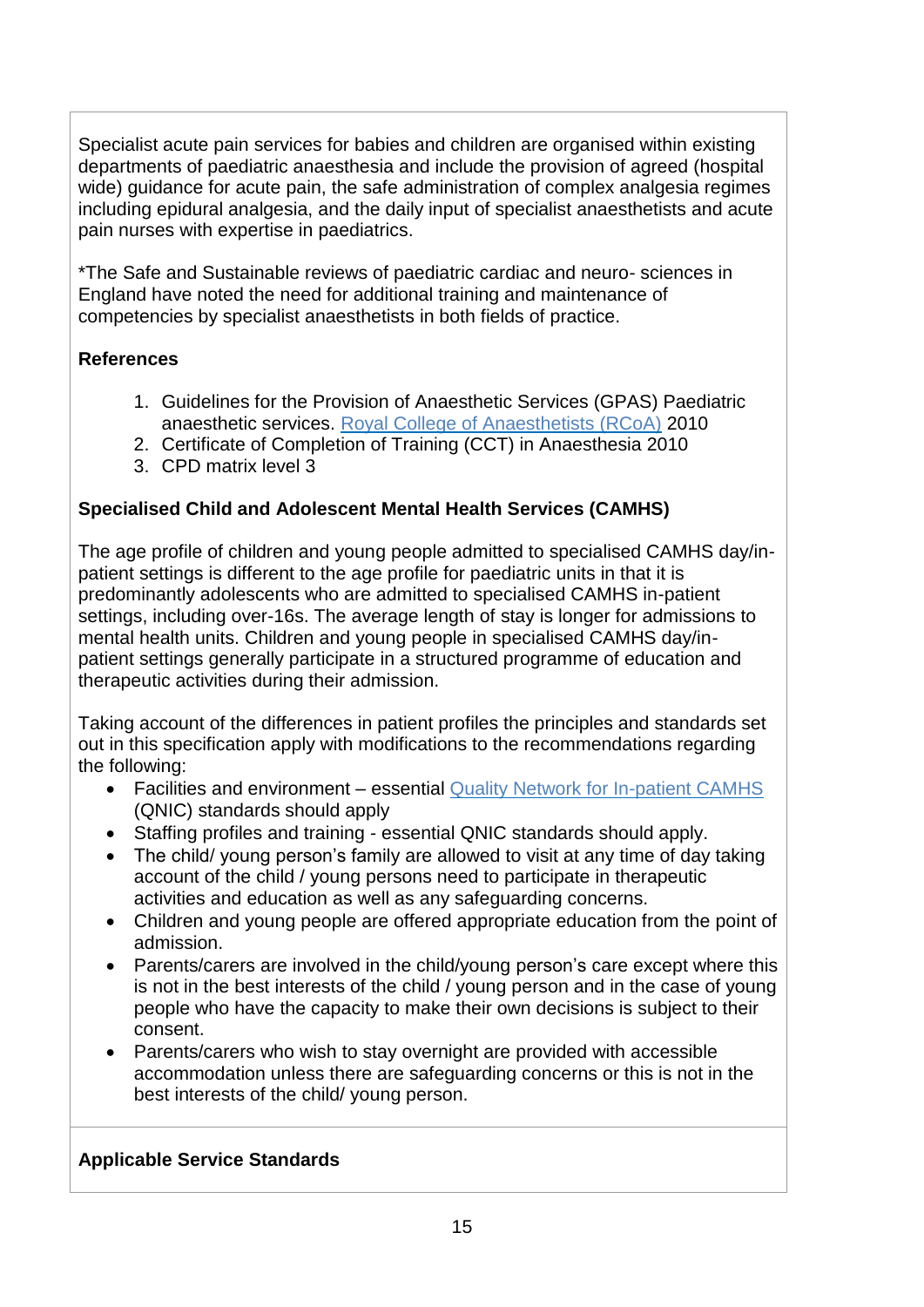## **Applicable national standards e.g. NICE, Royal College**

Children and young people must receive care, treatment and support by staff registered by the Nursing and Midwifery Council on the parts of their register that permit a nurse to work with children (Outcome 14h Essential Standards of Quality and Safety, Care Quality Commission, London 2010)

- There must be at least two Registered Children's Nurses (RCNs) on duty 24 hours a day in all hospital children's departments and wards.
- There must be an Registered Children's Nurse available 24 hours a day to advise on the nursing of children in other departments (this post is included in the staff establishment of 2RCNs in total).

Accommodation, facilities and staffing must be appropriate to the needs of children and separate from those provided for adults. All facilities for children and young people must comply with the Hospital Build Notes (HBN) 23 Hospital Accommodation for Children and Young People NHS Estates, The Stationary Office 2004.

All staff who work with children and young people must be appropriately trained to provide care, treatment and support for children, including Children's Workforce Development Council Induction standards (Outcome 14b Essential Standards of Quality and Safety, Care Quality Commission, London 2010).

Each hospital who admits inpatients must have appropriate medical cover at all times taking account of guidance from relevant expert or professional bodies (National Minimum Standards for Providers of Independent Healthcare, Department of Health, London 2002)."Facing the Future" Standards, Royal College of Paediatrics and Child Health.

Staff must carry out sufficient levels of activity to maintain their competence in caring for children and young people, including in relation to specific anaesthetic and surgical procedures for children, taking account of guidance from relevant expert or professional bodies (Outcome 14g Essential Standards of Quality and Safety, Care Quality Commission, London 2010).

Providers must have systems in place to gain and review consent from people who use services, and act on them (Outcome 2a Essential Standards of Quality and Safety, Care Quality Commission, London 2010). These must include specific arrangements for seeking valid consent from children while respecting their human rights and confidentiality and ensure that where the person using the service lacks capacity, best interest meetings are held with people who know and understand the person using the service. Staff should be able to show that they know how to take appropriate consent from children, young people and those with learning disabilities (Outcome 2b) (Seeking Consent: working with children Department of Health, London 2001).

Children and young people must only receive a service from a provider who takes steps to prevent abuse and does not tolerate any abusive practice should it occur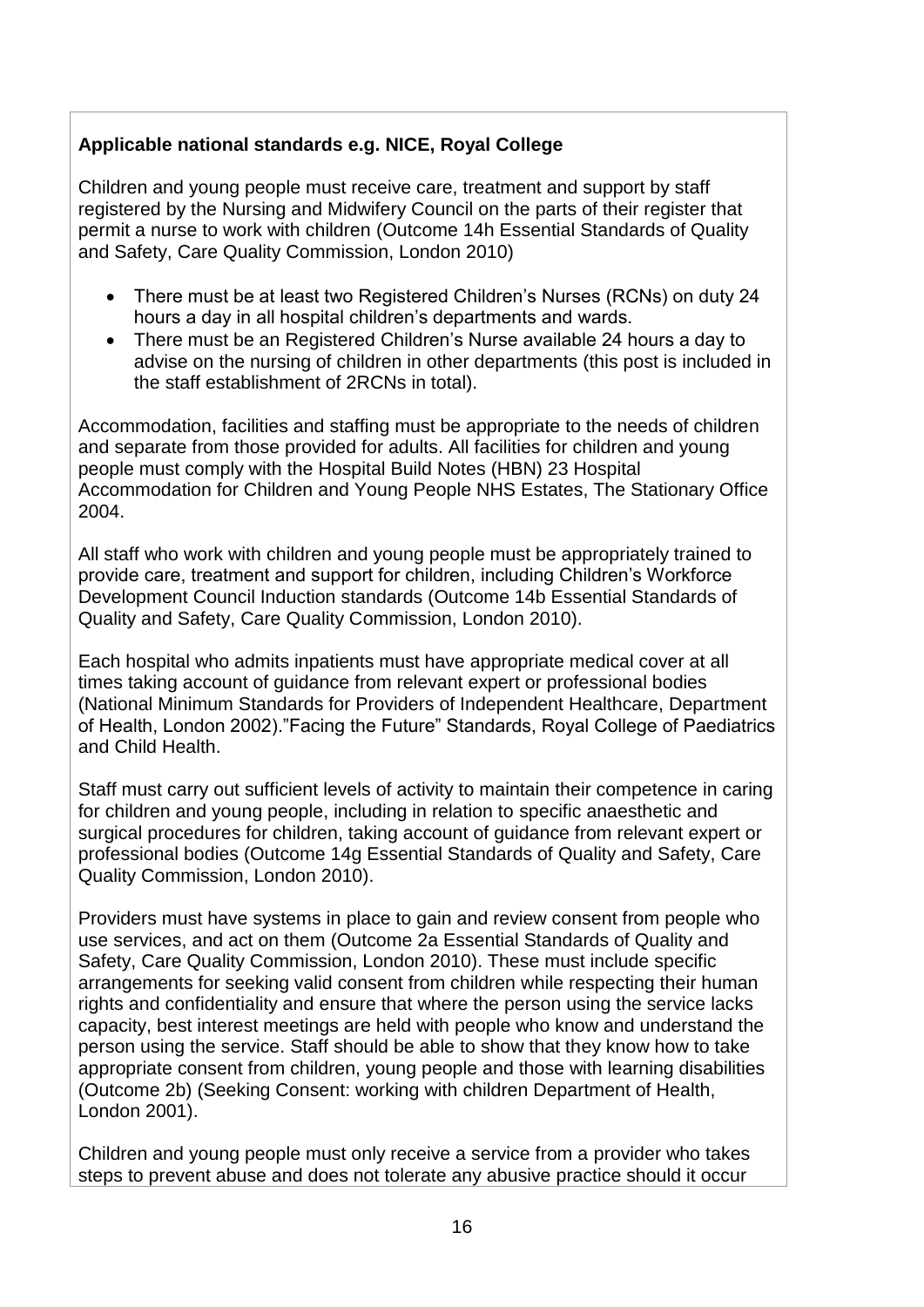(Outcome 7 Essential Standards of Quality and Safety, Care Quality Commission, London 2010 defines the standards and evidence required from providers in this regard). Providers minimise the risk and likelihood of abuse occurring by:

- Ensuring that staff and people who use services understand the aspects of the safeguarding processes that are relevant to them.
- Ensuring that staff understand the signs of abuse and raise this with the right person when those signs are noticed.
- Ensuring that people who use services are aware of how to raise concerns of abuse.
- Having effective means to monitor and review incidents, concerns and complaints that have the potential to become an abuse or safeguarding concern.
- Having effective means of receiving and acting upon feedback from people who use services and any other person.
- Taking action immediately to ensure that any abuse identified is stopped and suspected abuse is addressed by:
	- having clear procedures followed in practice, monitored and reviewed that take account of relevant legislation and guidance for the management of alleged abuse
	- separating the alleged abuser from the person who uses services and others who may be at risk or managing the risk by removing the opportunity for abuse to occur, where this is within the control of the provider
	- reporting the alleged abuse to the appropriate authority
	- reviewing the person's plan of care to ensure that they are properly supported following the alleged abuse incident.
- Using information from safeguarding concerns to identify non-compliance, or any risk of non-compliance, with the regulations and to decide what will be done to return to compliance.
- Working collaboratively with other services, teams, individuals and agencies in relation to all safeguarding matters and has safeguarding policies that link with local authority policies.
- Participates in local safeguarding children boards where required and understand their responsibilities and the responsibilities of others in line with the Children Act 2004.
- Having clear procedures followed in practice, monitored and reviewed in place about the use of restraint and safeguarding.
- Taking into account relevant guidance set out in the Care Quality Commission's Schedule of Applicable Publications
- Ensuring that those working with children must wait for a full CRB disclosure before starting work.
- Training and supervising staff in safeguarding to ensure they can demonstrate the competences listed in Outcome 7E of the Essential Standards of Quality and Safety, Care Quality Commission, London 2010

All children and young people who use services must be

- Fully informed of their care, treatment and support.
- Able to take part in decision making to the fullest extent that is possible.
- Asked if they agree for their parents or guardians to be involved in decisions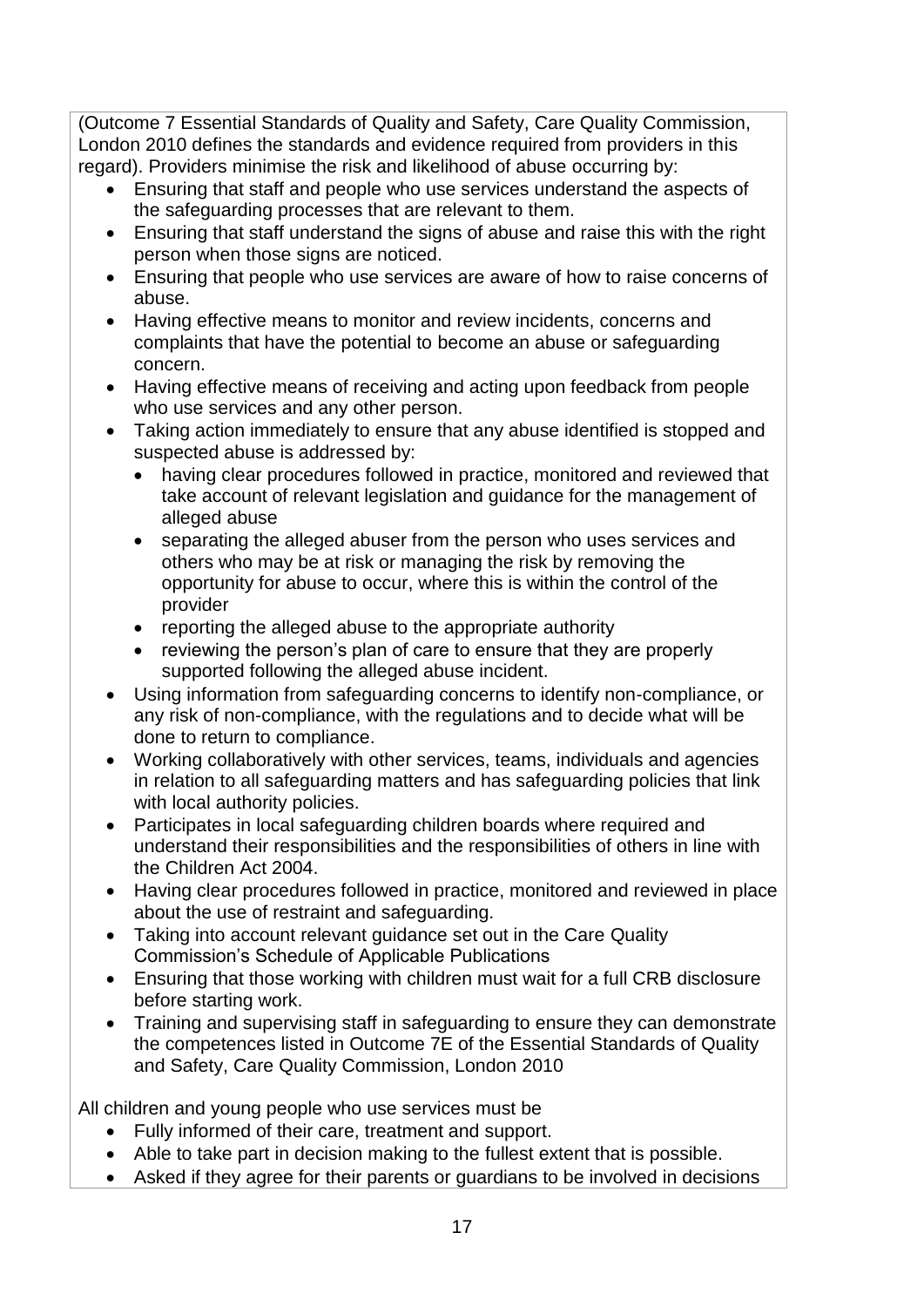they need to make.

(Outcome 4I Essential Standards of Quality and Safety, Care Quality Commission, London 2010)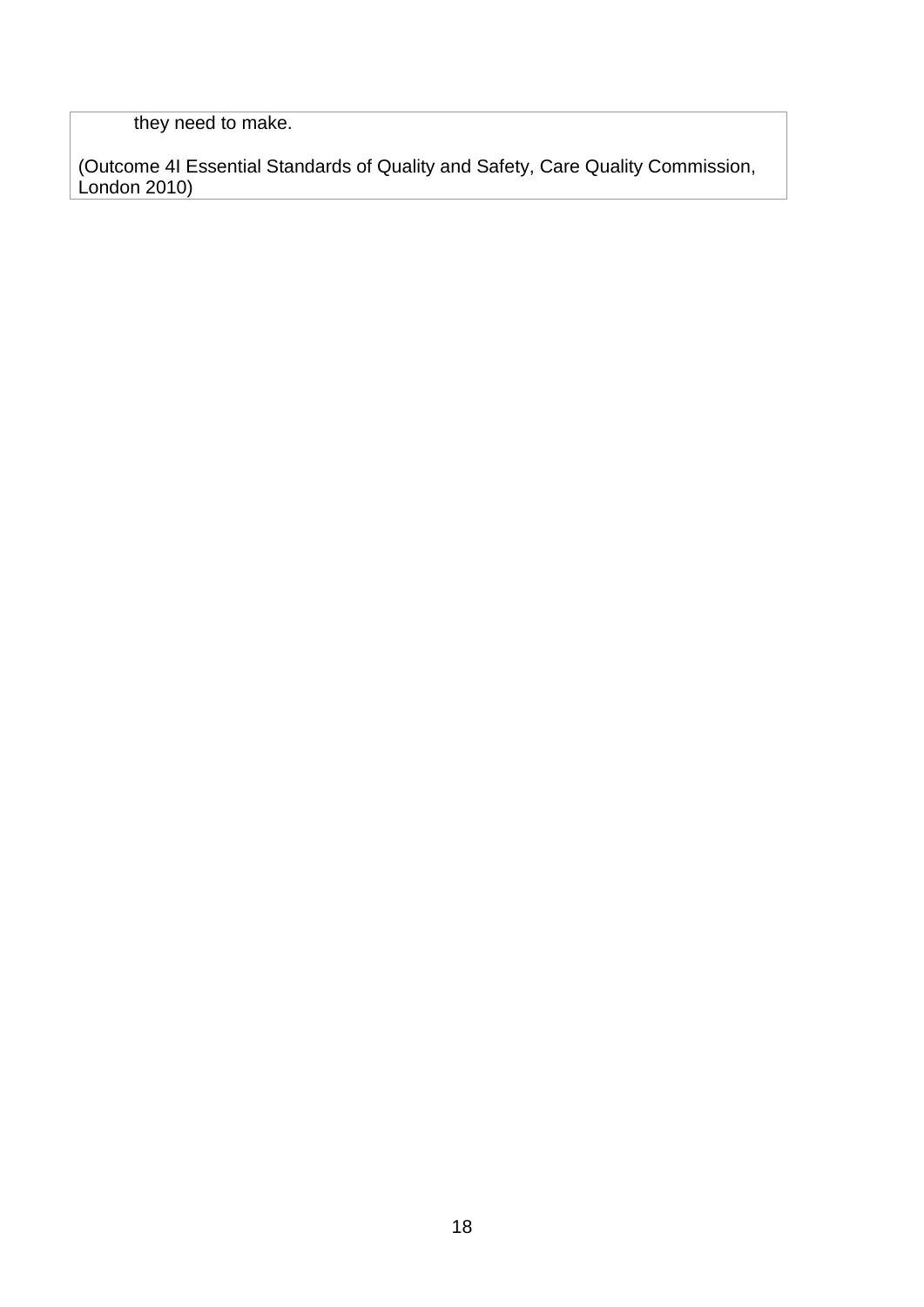

Specialised AAC service referral decision chart. V4.1. August 2015.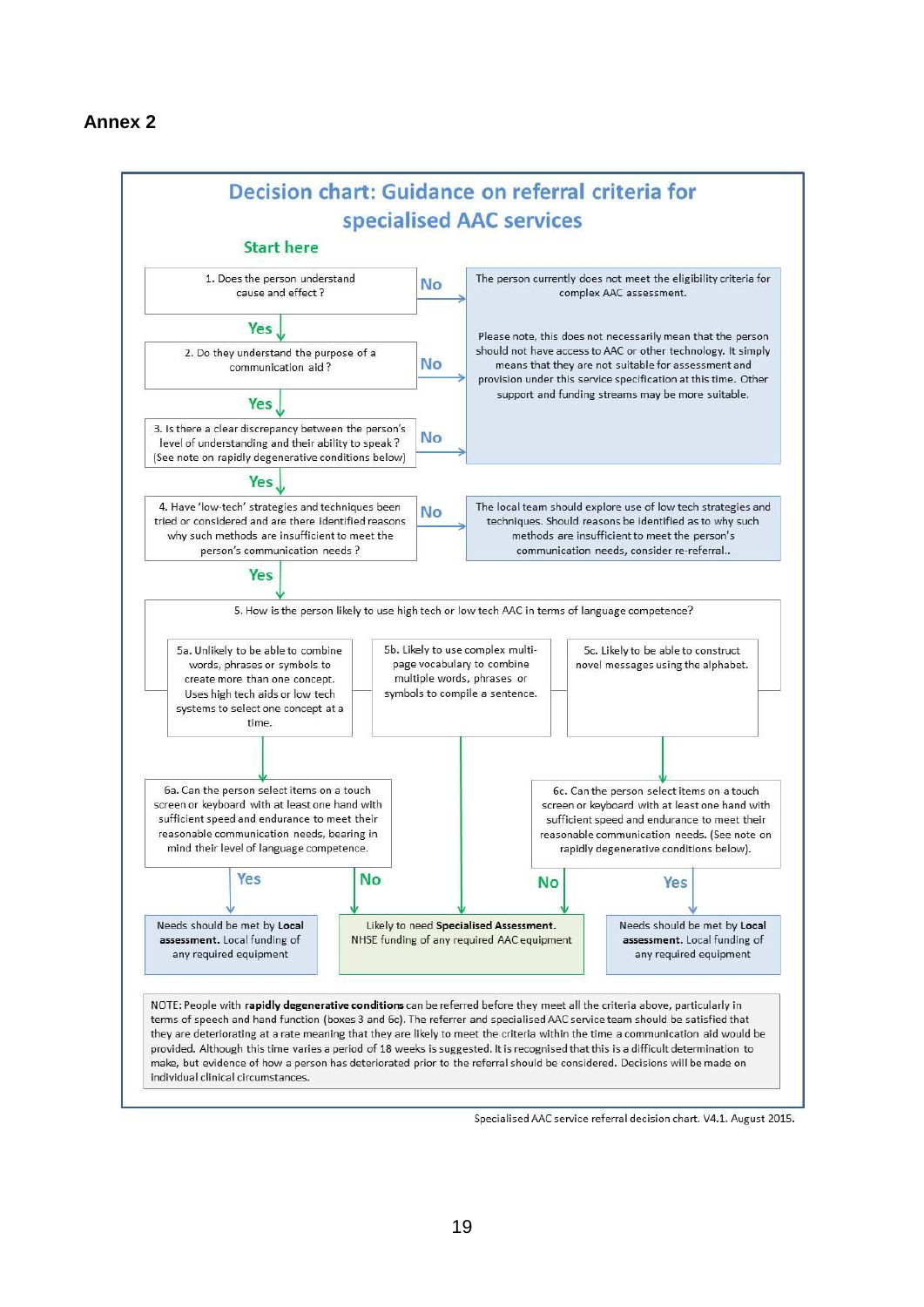# **Referral criteria for specialised AAC services**

# **August 2015**

### **Contents:**

- **1. Introduction**
- **2. Service specification acceptance criteria**
- **3. Intended purpose of the equipment**
- **4. Eligibility for referral**
- **5. Timing of referral**
- **6. Who can refer?**
- **7. Referral process**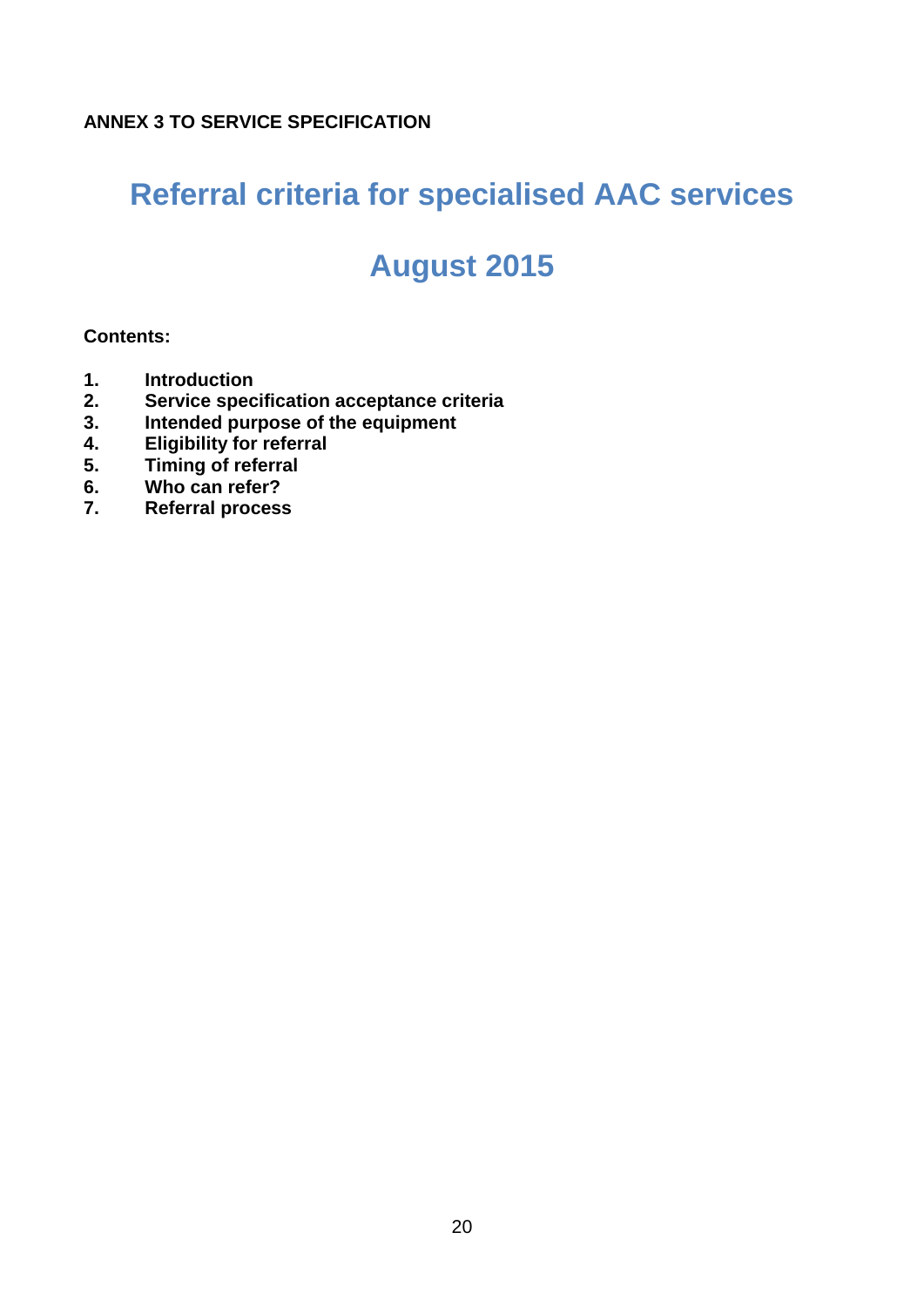# **1. Introduction**

1.1 Criteria for acceptance of referrals for specialised Alternative and Augmentative Communication (AAC) assessment are set out in the Service Specifications for AAC Services.

1.2 This document is intended to give guidance on the operational interpretation of the service specification. A decision chart also accompanies this document.

1.3 If someone does not meet the criteria for assessment or provision by a specialised AAC service, this does not necessarily mean that the person should not have access to AAC or other technology. It means that they are not suitable for assessment and provision under this service specification at this time. Other support and funding streams may be more suitable.

1.4 The NHS England Service Specification (D01/S/b) recommends a 'Hub and Spoke' approach to the provision of AAC. Hub and spoke services are also known as specialised and local services and this terminology will be used in this document. The NHS England Service Specification is for the specialised services and these referral criteria relate to referrals which can be accepted by those specialised services.

1.5 If potential referrers are unsure whether a person is eligible for referral, they are encouraged to contact their local specialised AAC service in order to discuss a case prior to making that referral.

# **2. Service specification acceptance criteria**

2.1 The service specification for AAC services states:

An individual who would access a specialised AAC service would have both of the following:

 $\circ$  a severe/complex communication difficulty associated with a range of physical, cognitive, learning, or sensory deficits;

o a clear discrepancy between their level of understanding and ability to speak. In addition, an individual must:

o be able to understand the purpose of a communication aid;

o have developed beyond cause and effect understanding; and may:

o have experience of using low tech AAC which is insufficient to enable them to realise their communicative potential.

- 2.2 The following exclusion criteria will apply to all referrals:
	- o pre-verbal communication skills;
	- o not having achieved cause and effect understanding;
	- $\circ$  has impaired cognitive abilities that would prevent the user from retaining information on how to use equipment.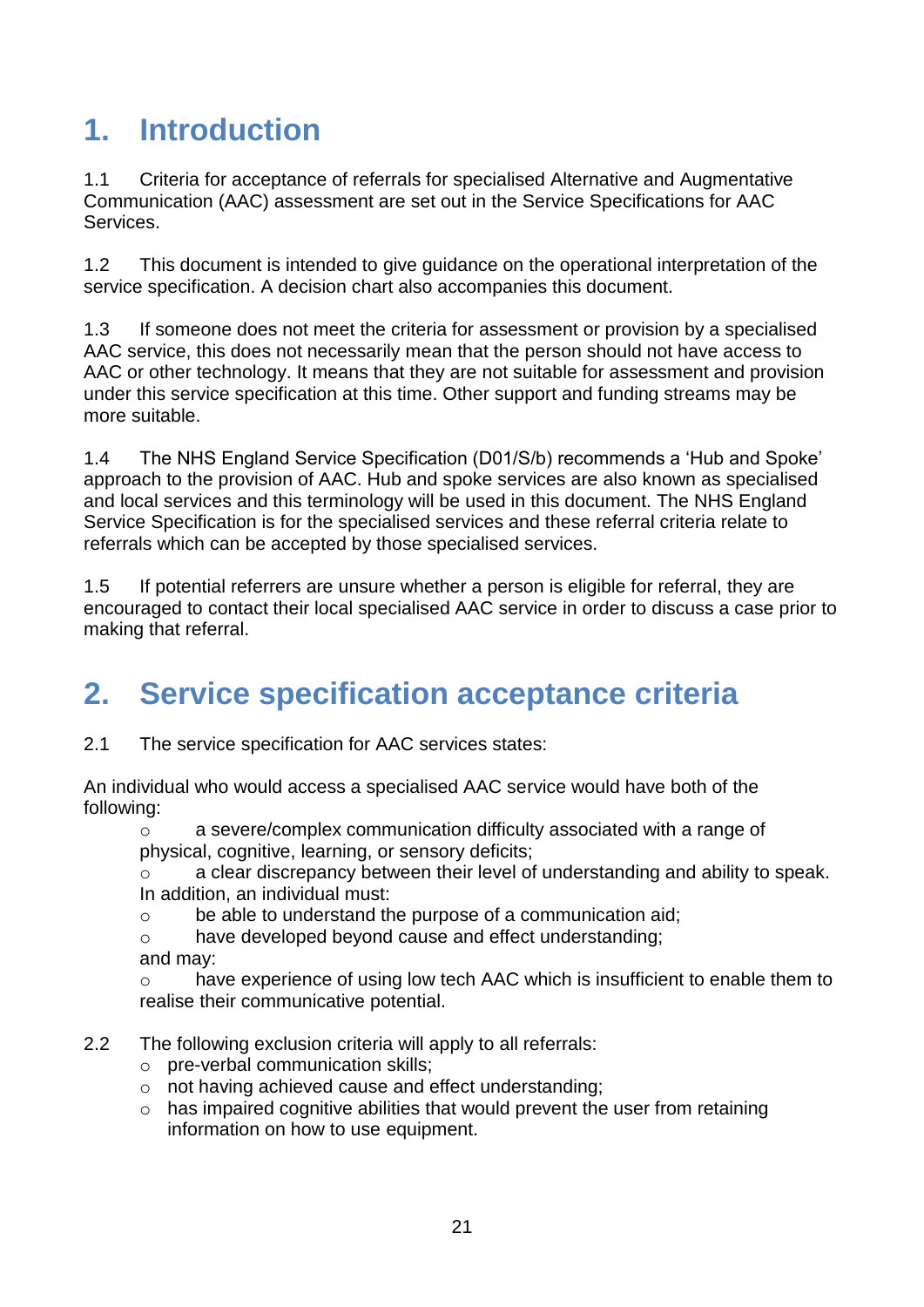# **3. Purpose of the equipment**

3.1 People eligible for assessment for specialised AAC should have a need for a Voice Output Communication Aid (VOCA).

3.2 It is recognised that email, other computer applications, texting and other technologies are forms of communication, however the primary aim of referrals to a specialised AAC service must be related to a significant difficulty communicating through speech.

3.3 The responsibility for assessing and providing equipment to support access to a computer for purposes other than voice output will vary depending on the circumstances of computer use. This may be, for example, via [Access](https://www.gov.uk/access-to-work/overview) to Work, This may be, Controlled Via 01/S/c), Education or other routes.

3.4 Provision of a VOCA should broaden the range of communicative functions and the contexts in which a person can participate.

# **4. Eligibility for referral**

4.1 A person being referred for a specialised AAC assessment should have significant difficulty communicating through speech.

4.2 If a person has variable speech, (i.e. is able to speak intelligibly at some times but not at others), then a clinical decision will need to be made on an individual basis as to whether a voice output communication aid is appropriate. This is likely to be determined by the proportion of time the person can and cannot speak intelligibly, their communication environment and which communication partners find them intelligible.

4.3 A person who has intact literacy and no or mild language delay / disorder AND who has the physical ability to control equipment using at least one hand at reasonable speed and accuracy would not be considered to require a specialised assessment for AAC. Such a person should be supported by their local team and should be eligible for other sources of funding.

4.4 A person with impaired literacy to the extent that they cannot construct messages by spelling, but who has sufficient language skills to combine multiple words, phrases or symbols into messages with multiple concepts is likely to require specialised assessment regardless of whether they can control a touchscreen or keyboard with a hand.

4.5 A person who can use a touchscreen or keyboard with a hand but has a severe language delay / disorder to the extent that they cannot combine words or phrases to create more than one concept may benefit from AAC but the assessment itself and the equipment required are unlikely to be complex. In most cases the needs of such people can be met by the local team.

4.6 A person with severe language delay or disorder as in point 4.5, but who cannot use a touchscreen or keyboard with a hand, is likely to require specialised assessment.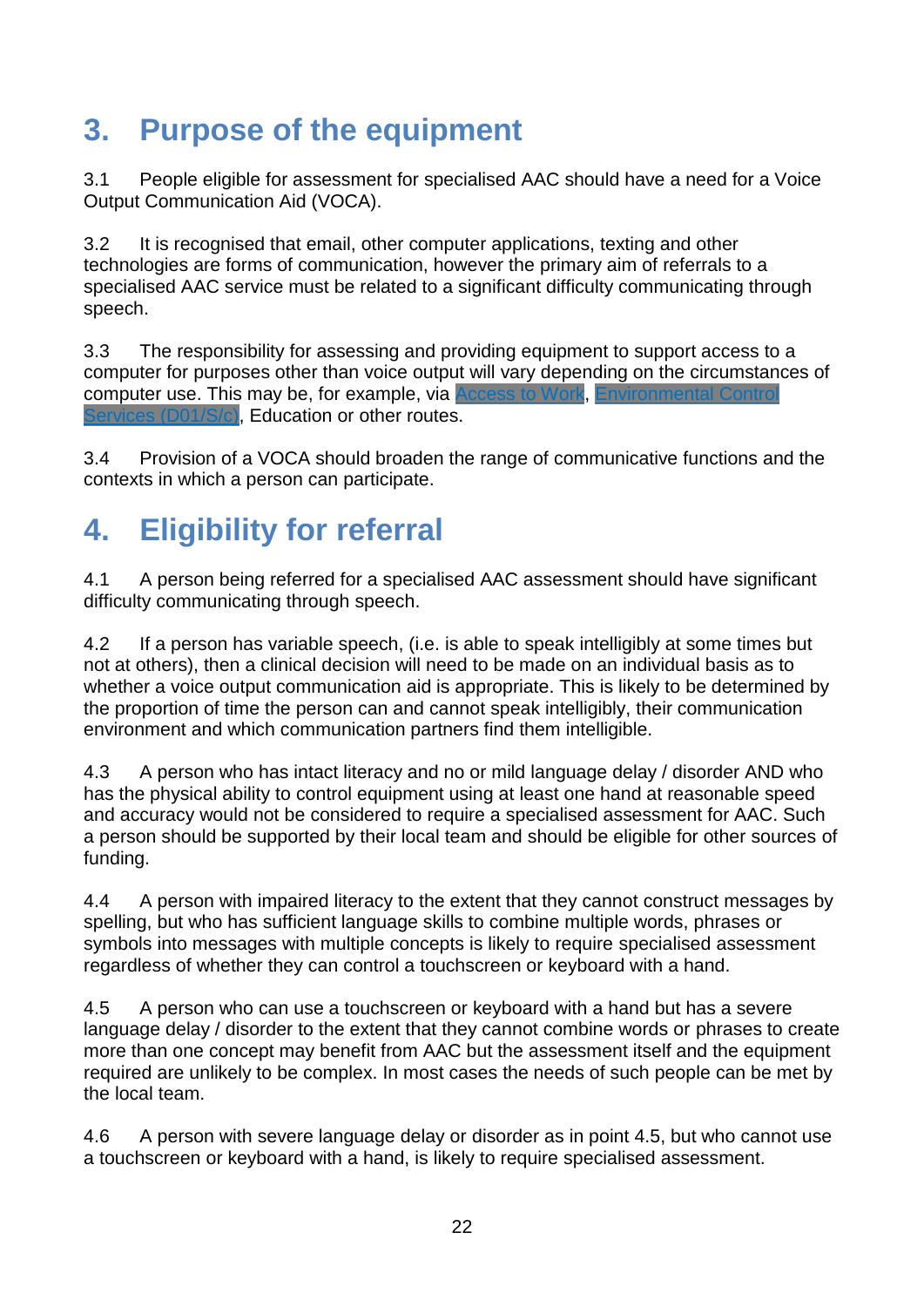4.7 In a person with developing AAC skills the following factors will apply:

4.7.1 The person should be able to consistently make purposeful choices. Evidence of this will be required.

4.7.2 The referring therapist should evidence that the person is moving beyond basic choice making and would now benefit from the use of technology in order to communicate a larger variety choices for increased communicative functions e.g. to make requests, question, comment, interact etc.

4.7.3 The person should demonstrate ability to link ideas/ semantic categories and syntactic functions beyond basic requests.

4.8 In addition, where identified impairments of social communication are present, consideration should be given to how these impairments would impact on the functional use of an AAC system. The following factors should apply:

4.8.1 As with other groups, provision of a system should look to broaden the range of communicative functions and contexts in which a person can participate.

4.8.2 In common with other areas of this pathway, examples of low-tech use and why this is not suitable or not sufficient to meet the communication needs of the person would need to be provided.

4.8.3 Communicative intent would need to be demonstrated, as this funding stream is not intended to cover devices provided for the purposes of language modelling, behaviour management and the development of social interaction skills.

4.9 In most circumstances, a referral should indicate that low-tech AAC has been considered and must identify why this does not meet the person's needs. A case for why a VOCA might better meet their needs should be presented. If low tech AAC has not been considered, the referral should justify why this is the case.

4.10 If a person meets the eligibility criteria the assessment will include considering the need for mounting of the required AAC equipment. If a person meets the eligibility criteria and has appropriate equipment in place, a referral can be made for consideration of mounting options.

# **5. Timing of referrals**

5.1 Most people referred to the service should meet the criteria for referral at the time they are referred, with the exceptions below.

5.2 People with rapidly degenerative conditions can be referred to the service prior to their meeting all of the referral criteria. However the following factors will be taken into consideration:

5.2.1 The referring professional and the specialist team receiving the referral should be satisfied that the rate of deterioration is such that the referral criteria are likely to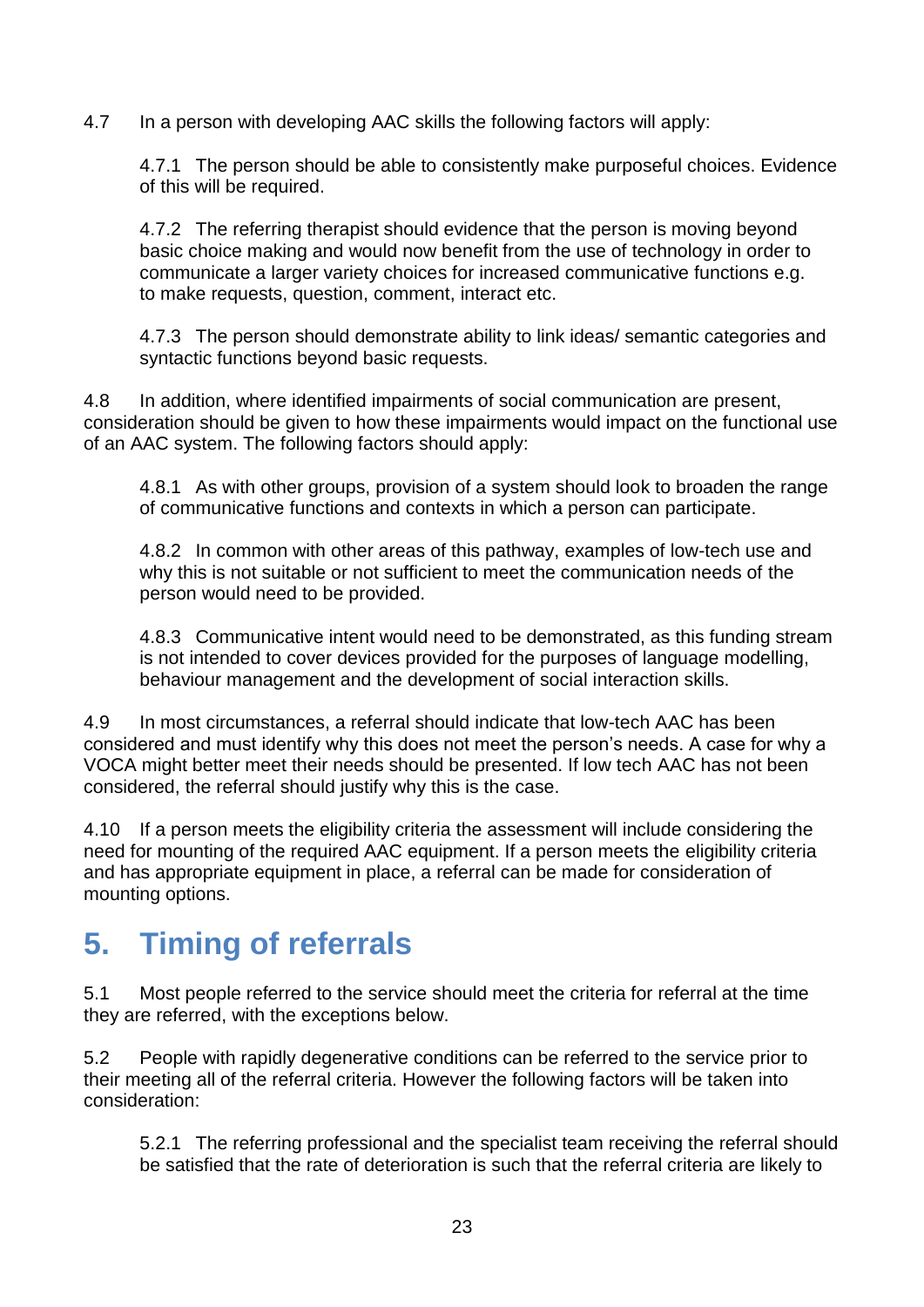be met within the time in which a device would be provided from referral. Although this time is variable, a time of 18 weeks is suggested.

5.2.2 It is recognised that this is a difficult determination to make in many cases, but some evidence of how deterioration has occurred in the period prior to referral should be included in the referral. Decisions will be based on the individual clinical circumstances of each case.

5.3 Patients undergoing rehabilitation who meet the referral criteria are eligible for AAC provision, however the following considerations may apply:

5.3.1 The referring team and specialist service should be satisfied that it is likely that the person being referred will continue to meet the referral criteria even when rehabilitation is complete.

OR

5.3.2 The person is likely to benefit from high tech voice output AAC for a significant period within rehabilitation when there is evidence that low-tech communication will not meet their reasonable needs.

5.3.3 Likely means of support of the AAC device after discharge from rehabilitation should be identified. Where possible, the professionals that will take on this support should be actively involved in the referral and assessment process.

5.3.4 It is not the remit of the specialised AAC services to provide rehabilitation equipment, equipment to work on motor, cognitive or language skills (for example aphasia therapy software) as part of rehabilitation therapy sessions.

# **6. Who can refer?**

6.1 Referrals should be made by health, social care or education professionals who are registered with the HCPC or other appropriate statutory body responsible for their profession.

6.2 The referrer should have prior and regular ongoing involvement with the person being referred and be prepared to support that person through the assessment.

6.3 Whatever the source of the referral, the specialised AAC service must be satisfied that ongoing monitoring of any AAC device provided will be carried out throughout its expected lifetime. If any additional cost implications to the AAC user or their family arise from the means of monitoring (i.e. payment to independent professionals) the AAC user or their family must be aware of these implications.

6.4 It is at the discretion of the AAC service to refuse a referral if they believe that there will not be sufficient support throughout the assessment process or ongoing support in place to ensure continued of AAC. If other referral criteria are met, then such a refusal would usually be accompanied by a recommendation to seek involvement of a local team